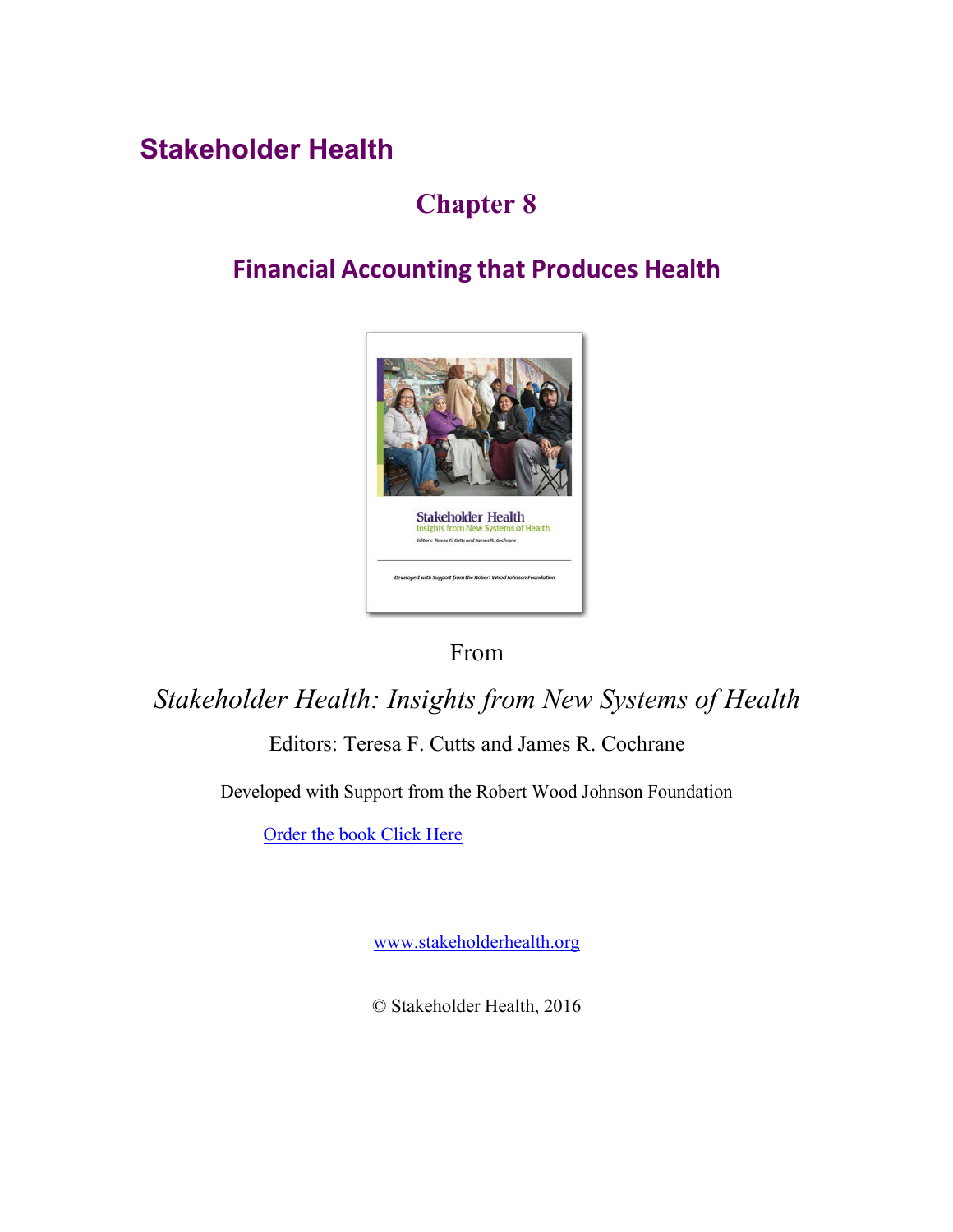# **CHAPTER 8 Financial Accounting that Produces Health**

*Kevin Barnett with Teresa Cutts and Jeremy Moseley*

# **Overview**

In 1948, the United Nations approved the Universal Declaration of Human Rights, Article 25 that states "Everyone has the right to a standard of living adequate for the health and well-being of himself and of his family, including food, clothing, housing, medical care, and necessary social services" (United Nations, 1948). The establishment of health as a basic human right would appear to position it beyond economic considerations, but the practical reality is that governments and others make daily decisions about systems of taxation, economic incentives, and allocation of resources that directly impact the health and well-being of individuals, families, and populations.

As the wealthiest nation on the planet, one committed to the idea of minimally regulated capitalism, we are engaged in a perpetual struggle between two versions of reality. On one hand, we see ourselves through a lens of what some would refer to as a delusion of rugged individualism, where we are the masters of our own destiny, and all who work hard and play by the rules will succeed. A more sober analysis leads us to recognize that there are winners and losers in our capitalist enterprise, and there is a need for investment of resources to provide support and/or create opportunities for those who may be less fortunate or capable of providing for themselves. While providing this support may be viewed as essential in an advanced society, determining what forms, how much, and when to provide it calls for an assessment of costs and the associated returns on these investments.

What we are learning, and will discuss in this chapter, is the fact that inadequate investment in addressing the social determinants of health often results in more costly negative outcomes. This is so whether we are talking about a lack of investment in disease prevention that then yields high acuity and costly inpatient care for preventable chronic conditions, or about a lack of investment in early childhood education which contributes to higher costs for special education in the medium term and higher rates of incarceration over the long term. In this context, the driving motivation may be a commitment to make better business investments at the societal level.

At present, the U.S. ranks last among 11 peer countries on dimensions of access, efficiency, and health care equity (David, Stremikis & Shoen, 2014). Whereas Organization for Economic Cooperation and Development countries (OECD) spend an average of \$2 on social services for every \$1 spent on health care, the United States spends 60 cents (Bradley & Taylor, 2013). Table I highlights the disparity, which is driven at least in part by higher per capita costs for health care. For example, while the U.S. has shorter lengths of stay in hospitals and fewer discharges per 1000 people, spending per discharge in 2009 was \$18,142, compared to \$11,112 in Denmark, \$5,204 in France, and \$5,072 in Germany. In addition, prices for drugs in the U.S. are one third higher than in Canada and Germany, and double what is spent in Australia, France, and the U.K. (Squires, 2012).

There are multiple factors driving the disparity in health care and social service expenditures between the U.S. and other developed nations. In some cases, we have chosen to charge more on a per capita basis for the same goods and services than other countries; in others, we have decided that regardless of our assets, we do not focus on providing affordable childcare, education, housing, and transportation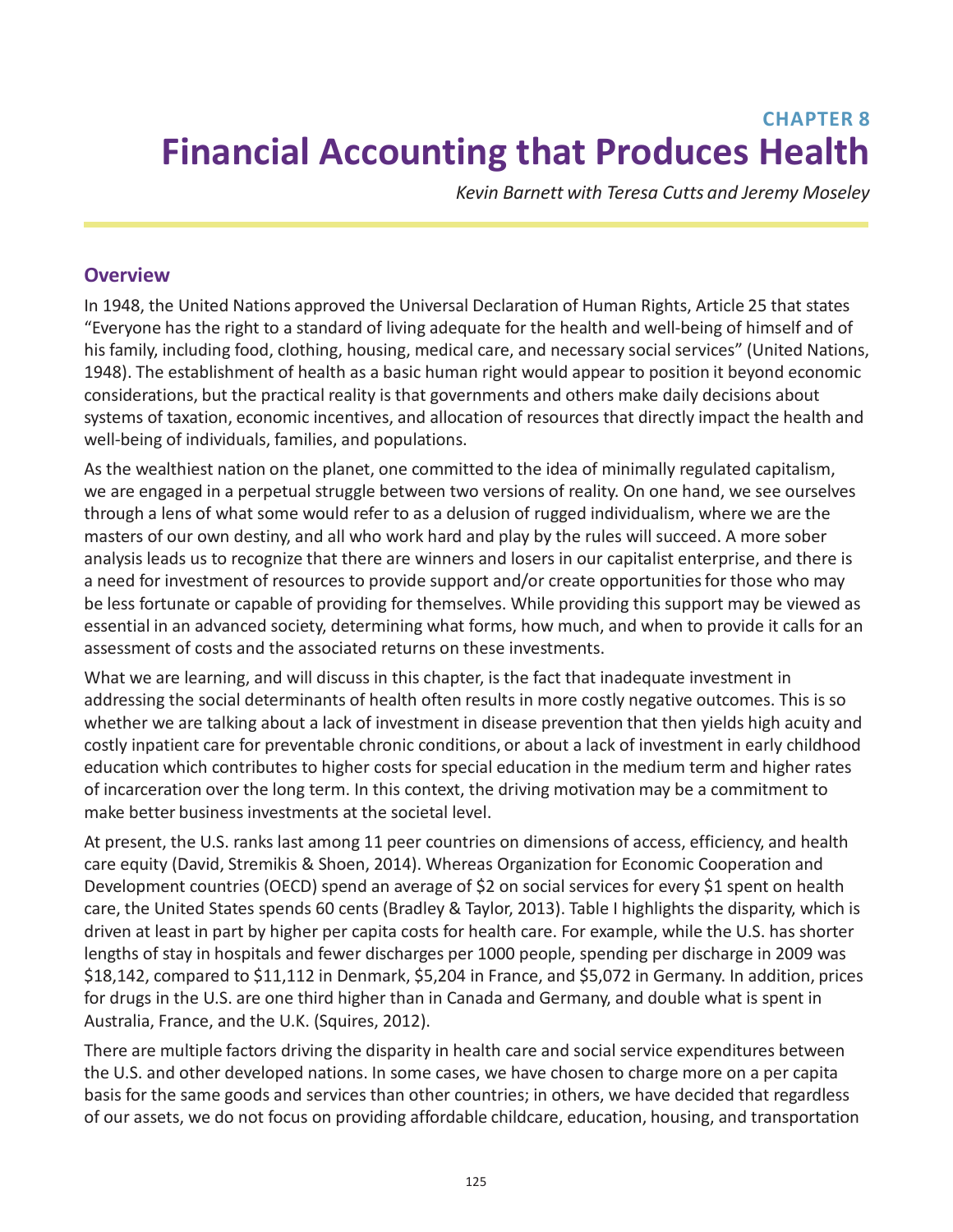at the level that matches other economically advanced countries. It is unavoidable that these decisions made in the public and private sector impact health and well-being at the family, community, and societal level.

In this chapter, we'll first summarize current dynamics and emerging trends in the context of health reform with a focus on implications in the shift from fee-for-service to value-based reimbursement. Next we'll discuss how the history and legacy of discrimination has created pockets of extreme poverty, social dysfunction, and persistent health problems in communities across the country. These geographic concentrations of economic, social, and health inequities highlight the need for focused attention and investment not just by health care organizations but by a broad spectrum of stakeholders across sectors in order to produce meaningful and sustainable improvement. This may be one of the most significant challenges we face in building a healthy society in the coming years.

We will then review the emerging focus on comprehensive approaches to health improvement that leverage the resources of the health and community development sectors. We'll also explore the emerging roles of employers as potential partners in health production, touching on some of the most innovative practices and outcomes to date. Finally, we close the chapter by sharing sample innovative practices of Stakeholder Health members that build systems to support and reinforce an ethic of shared ownership for health with the broader community.



## **Health vs. Social Services Expenditures in Industrialized Countries: U.S. Priorities Are the Outlier**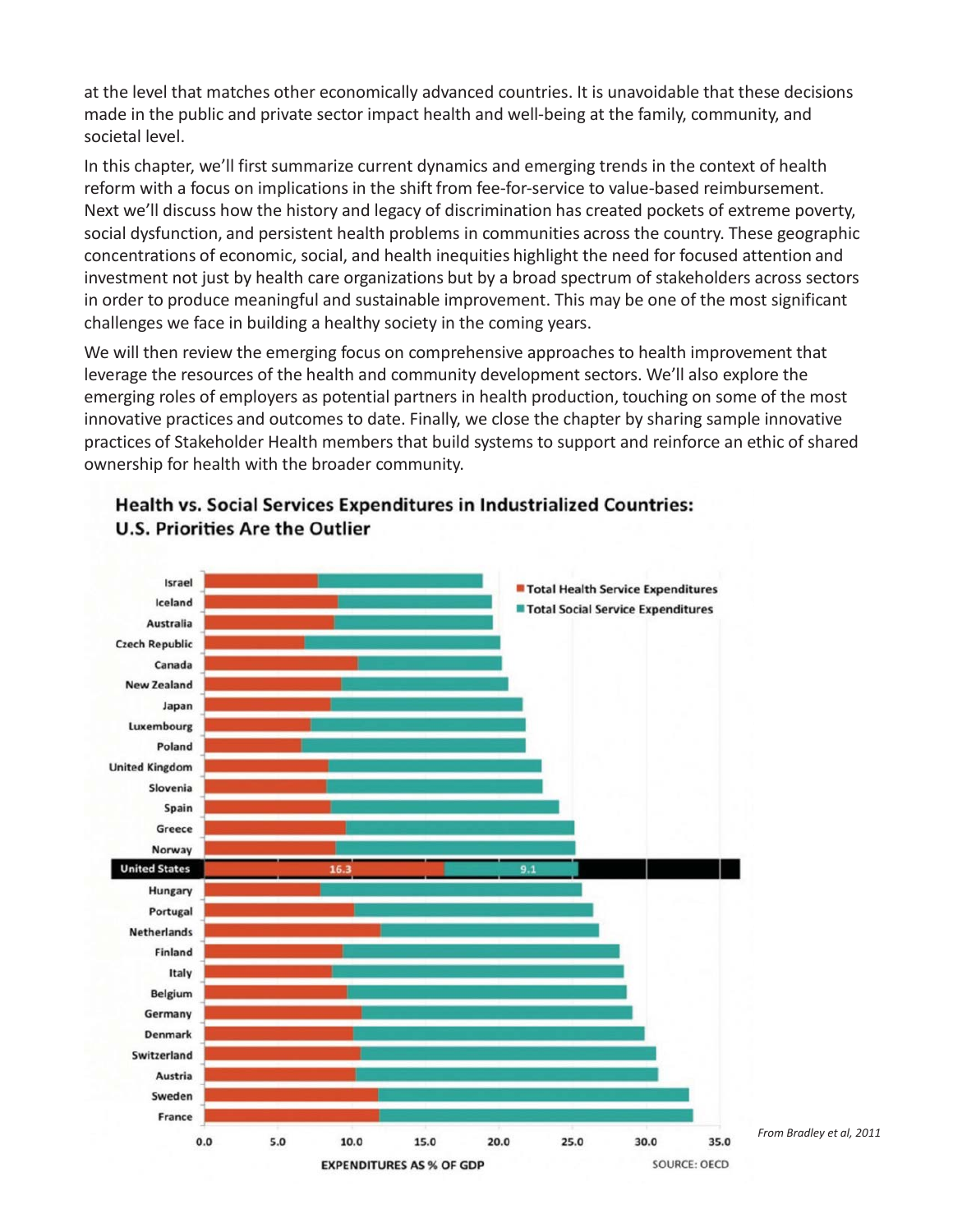# **Health Care Financing in Context: Considering the Challenges**

Fee-for-service (FFS) reimbursement has been the predominant form of payment for health care in the 20th and the 21st Centuries. This form of payment rewards the producers of increasingly costly procedures, equipment, pharmaceuticals, and facilitiesfor treatment of illnesses (many of which are preventable). Not only has the capital necessary to finance this medical care juggernaut been allocated at the expense of investments in the leading causes of life, but it has also contributed to an erosion in the profitability of other economic sectors.

In the face of the continued escalation of costs in recent decades, health care leaders increasingly recognize that the FFS model is unsustainable. The passage of the Affordable Care Act (ACA) has put into play an incremental series of changes that are gradually but inexorably moving us towards what is currently referred to as "pay for value," a generalized term that is intended to communicate a shift in financial incentives away from conducting procedures and filling beds and towards keeping people healthy and out of clinical care settings. We used to call this form of payment capitation, until that term became associated with the practices of some insurers in the 1990s when care "gatekeepers" focused more on limiting access to specialty services than proactively managing care (i.e., with an emphasis on prevention).

Examples of incremental steps in the evolution to a "pay for value" system have included, but are not limited to, "bundling" payments for sets of procedures for a particular diagnosis, establishing shared savings for achievement of established quality metrics and associated utilization patternsfor population groups, and limiting reimbursement for readmissions for particular procedures, as CMS has done in recent years. A growing number of providers and payers have made a more complete shift to full-risk capitation, or what is most often referred to as global budgeting.

The ACA has significantly expanded coverage, despite the fact that only 30 of 50 states have participated in the Medicaid expansion to date. Medicaid coverage has increased by 14 million since October 2013, and reports indicate that this expansion has not resulted in a reduction in employer-based coverage (Lyons, 2015). Most new enrollees are low-to-moderate income individuals that receive some form of subsidies. While there were concerns about the risk pool of new enrollees, approximately half are under 35, and it appears that the newly insured are in better health than those who remain uninsured.

Uninsured rates were 10.5% in the second quarter of 2015, down from 16.6% in 2013. States that participated in the Medicaid expansion experienced reductions in the percentage of uninsured from 14.9% in 2013 to 8.5% in 2015 (Kaiser Family Foundation, 2015). Gaps in coverage still exist for approximately 3 million adults who are low-wage workers who don't meet income thresholds, live in states that are not expanding Medicaid, or are undocumented immigrants. Most of those individuals live in states like Texas, Florida, Georgia, and North Carolina.

The combined impact of an expansion in coverage to low-to-moderate income individuals (who live in communities where social determinants serve as obstacles to desired health behaviors) and the assumption of financial risk presents an immense challenge to providers in the years ahead. A current CMS program that ties Medicare reimbursement to improved performance will reduce payments by 1% for the lowest performing quartile of hospitals in 2016, with a net estimated reduction of \$364 million in spending for those 700-800 hospitals (Evans, 2015).

Some have made the case that it will be difficult for low performers to improve because the CMS risk adjustment measure fails to adequately reflect that poor and sicker patients with more complex conditions will continue to experience disproportionate adverse events. CMS recently acknowledged that Medicare underpays for dual eligible patients(i.e., those who are both poor and either elderly or disabled), and has launched a retrospective analysis of 2014 data. Preliminary indications are that CMS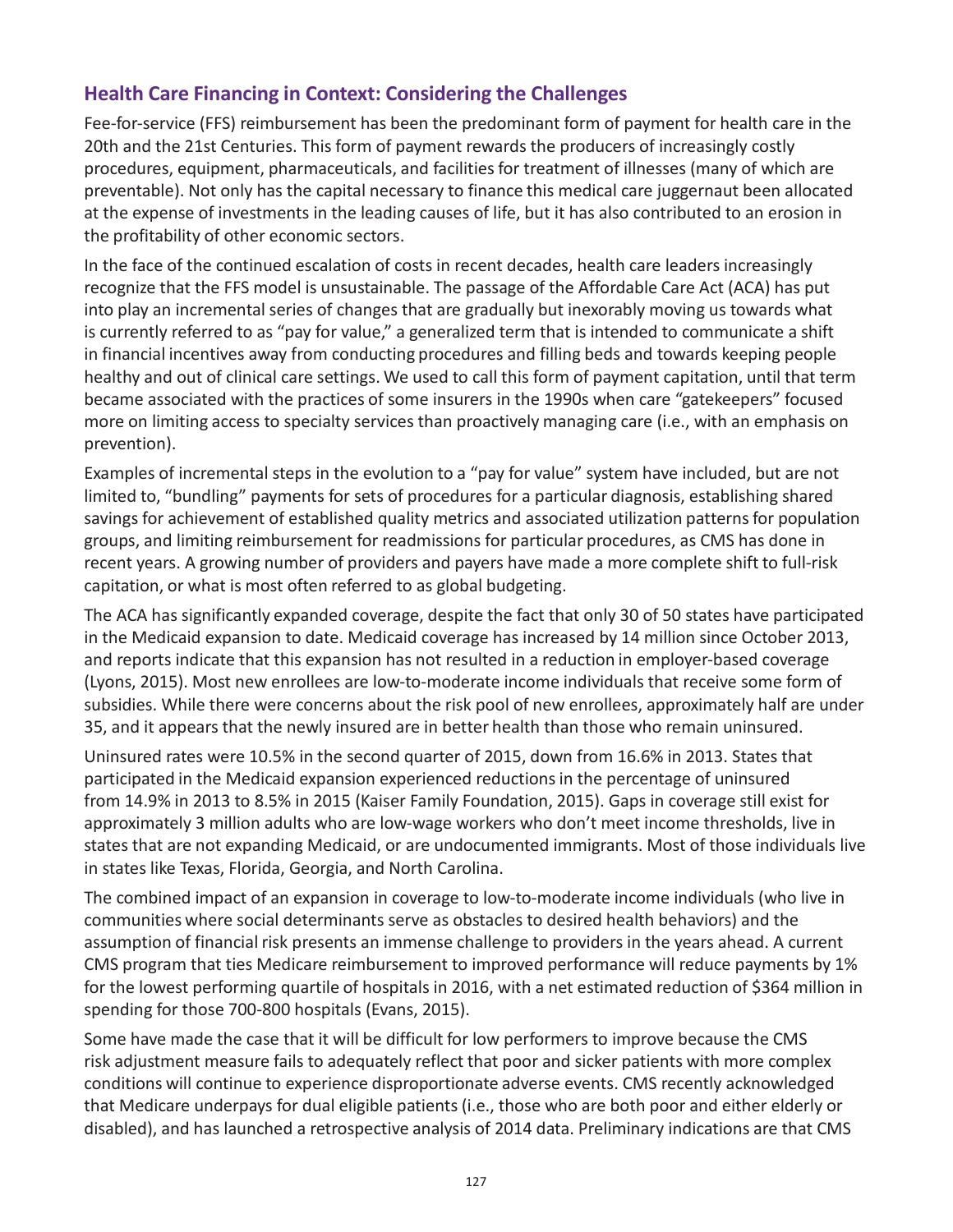overpays for beneficiaries with low medical costs, and underpays for those with high costs. CMS plans to publish final changes in February 2016 (Dickson, 2015).

On the positive side, states that have implemented the Medicaid expansion have reported savings in behavioral health, criminal justice, and uncompensated care as well as increased revenue (Cunningham et al., 2015). Federal officials have calculated that charity care has dropped by \$3.9 billion in states that expanded Medicaid. At the same time, Medicaid shortfalls have expanded. Medicaid shortfalls accounted for 48% of what hospitals reported as community benefit in 2013, a figure that is approximately twice as large as was reported for charity care (24%). As part of a strategy to better target resources, health systems like Dignity Health have indicated that they are directing an increasing share of their community benefit dollars to increase access to primary care for Medicaid patients (Evans, 2015).

The imperative for a more comprehensive approach to improving health and reversing the prevalence in diabetes, heart disease, and other chronic diseases is becoming clearer with each passing day. Noncommunicable Diseases (NCDs) account for 7 of the top 10 causes of death in the U.S., and heart disease and cancer account for 48% of all deaths (Heron, 2013). NCDs account for more than 80% of U.S. health care costs, estimated at \$2.9 trillion, or 17.4% of the GDP in 2013 (CMS, 2015). While deaths due to lung cancer and heart disease have declined over the last two decades due to decrease in tobacco use and improved care management, deaths from diabetes and mental illness are continuing to trend upward (Lancet, 2015). Between 1990 and 2013, the prevalence of obesity in the U.S. increased 153%, from 11.6 to 29.4% of U.S. adults (UnitedHealth Foundation, 2014).

Likewise, the growth in the proportion of seniors in the population also presents our health care system with significant challenges in the coming years. Americans aged 65 years or older are expected to represent approximately 19% of the total population by 2030, nearly one in five people (U.S. Department of Health and Human Services, Administration for Community Living, Administration on Aging, Aging Statistics, 2015). Among the challenges of managing the care for a growing senior population with higher rates of NCDs is coming to grips with the limits of doing so in traditional long term care institutions, and the increasing demand for supportive services in community-based settings.

The challenges faced in the transformation of health care in the U.S. are myriad, but they are centered on moving from a fragmented and reactive system of resource allocations for treatment for often preventable conditionsin acute care settingsto the financing of a health producing enterprise at the institutional, community, and societal level. In this new world, acute medical care services are essential elements of a larger system of primary care, preventive services, and strategic investments in social and physical infrastructure that together comprise the leading causes of life. The accounting for this system will view health systems as "nestled" enterprises that thrive when services, activities and investments are optimally aligned to foster life, liberty, and the pursuit of happiness.

We must seek an alternative to the historical frame that looks at health care expenditures in isolation, with only the providers, payers, equipment manufacturers, and pharmaceutical companies setting the terms of transactions. The net result has been a steady upward spiral of costs, driven in part by economic mechanisms (e.g., barriers to market entry, imperfect information, high complexity, societal view of medical care as essential services) that contribute to the unfettered escalation of costs. It is time for a dialogue that looks beyond who should pay for goods and services that are unhinged from basic market mediators, and considers the relative value of medical care delivery in the context of a broader set of societal investment options.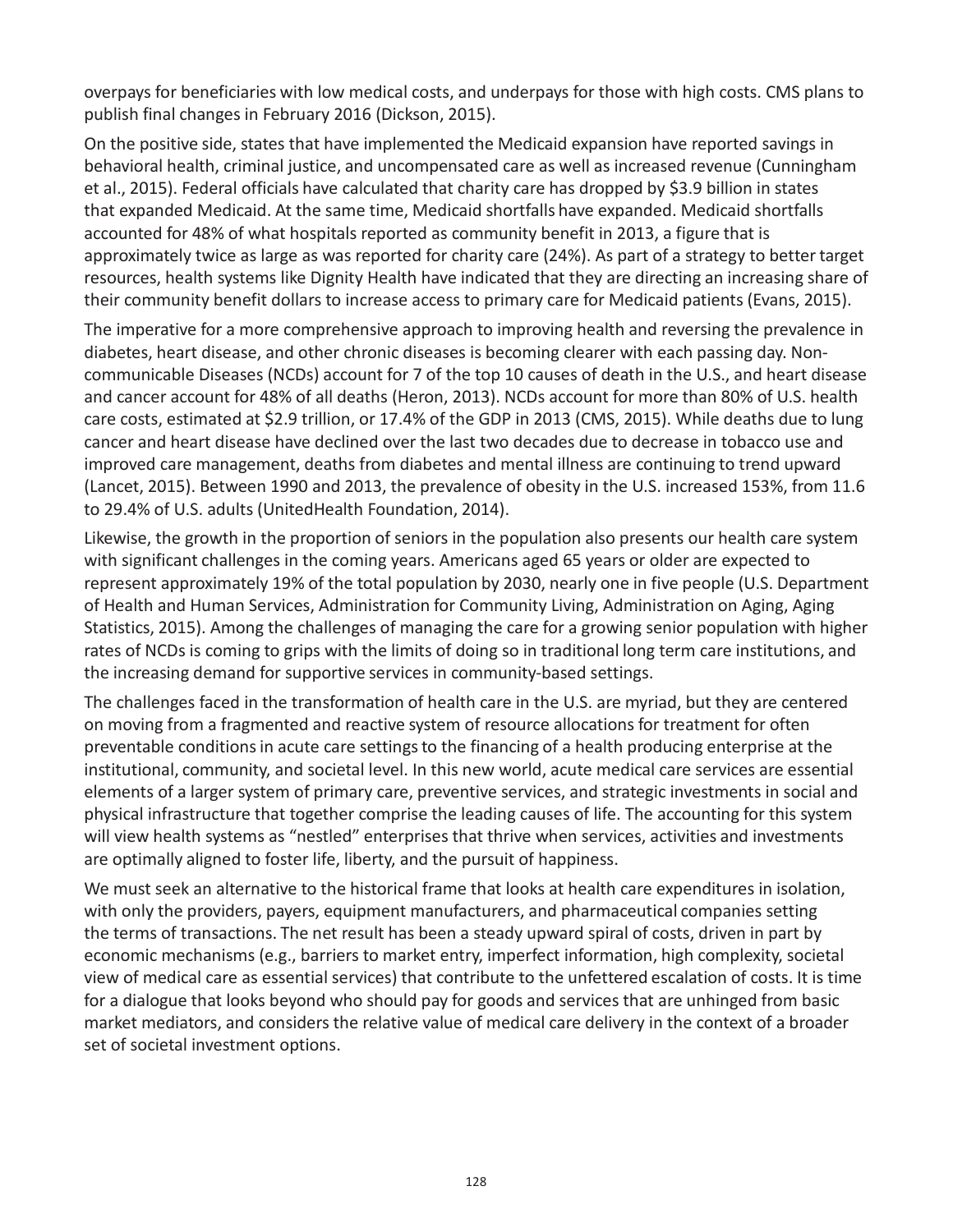# **Health Inequities and Community: How Did We Get Here?**

## **THE SOCIAL DETERMINANTS OF HEALTH**

A search for improved health outcomes naturally leads us to a complex array of social, economic, and environmental factors that play a fundamental role in influencing our ability to meet our basic needs and feel a sense of stability, hope, purpose, and connectedness to the world around us. As reviewed in Chapter Two of this volume, these social determinants of health impact health in ways that far outweigh traditional medical care.

A central consideration in an examination of the social determinants of health (SDH) is the degree to which investment in primary prevention produces impacts on health status, costs, and other outcomes of interest to diverse stakeholders. Woolf and Braveman (2011) describe four elements of complexity, including:

- Different determinants, or *factors that influence* health
- Different *dimensions impacted* by determinants, including morbidity, mortality, function, and well-being
- Different *causal pathways* in which SDH exert their influence, depending on differential configurations, intensity, temporality, etc.
- Different *levels of influence,* at the individual, cultural group, neighborhood, societal.

All four elements play out differentially in complex ways in which individuals respond according to different times in their lives, the unique circumstances of the moment, what kinds of support systems may be in place, and reasons they may be more or less receptive, responsive, or resistant to particular factors in place.

Social and physical environmental factors include income and wealth, family and household structure, social support, education, occupation, neighborhood, social institutions, and it is important to consider how their influence is exerted and what is reinforced or ameliorated in the life course and across generations. All this makes it very difficult to parse out and attribute relative contributionsto individual factors. Appropriate attention is being given to the impact of SDH at the earliest ages, including a more substantial impact on cognitive and non-cognitive development (e.g., executive function), which in turn affect behavioral tendencies (e.g., deferred gratification) and, hence, increases in risk behaviors. Growing attention to epigenetics points to the ways in which exposures to traumatic experiences in vivo and in the earliest years of life can also serve as genetic triggers that contribute to the development of chronic diseases later in life (see Chapter 7).

In consideration of the substantial contributions of the social determinants to health or illness, we would naturally want to know the relative cost of ensuring access to things such as quality education, and compare those costs to the downstream costs for failing to ensure quality. In the educational arena, one study reported that interventions that increase high school graduation rates produce an average of \$166,000 in savings of government expenditures associated with higher tax revenues, reduced crime, and lower public health costs (Levin, Belfield, Meunnig & Rouse, 2007).

The growing focus on walkability is supported by findings that increased walking and decreased driving contribute to reduced stress, increased social capital, improved public safety, and reduced rates of traffic fatalities and violent crime (Furie & Desai, 2010; Litman, 2010).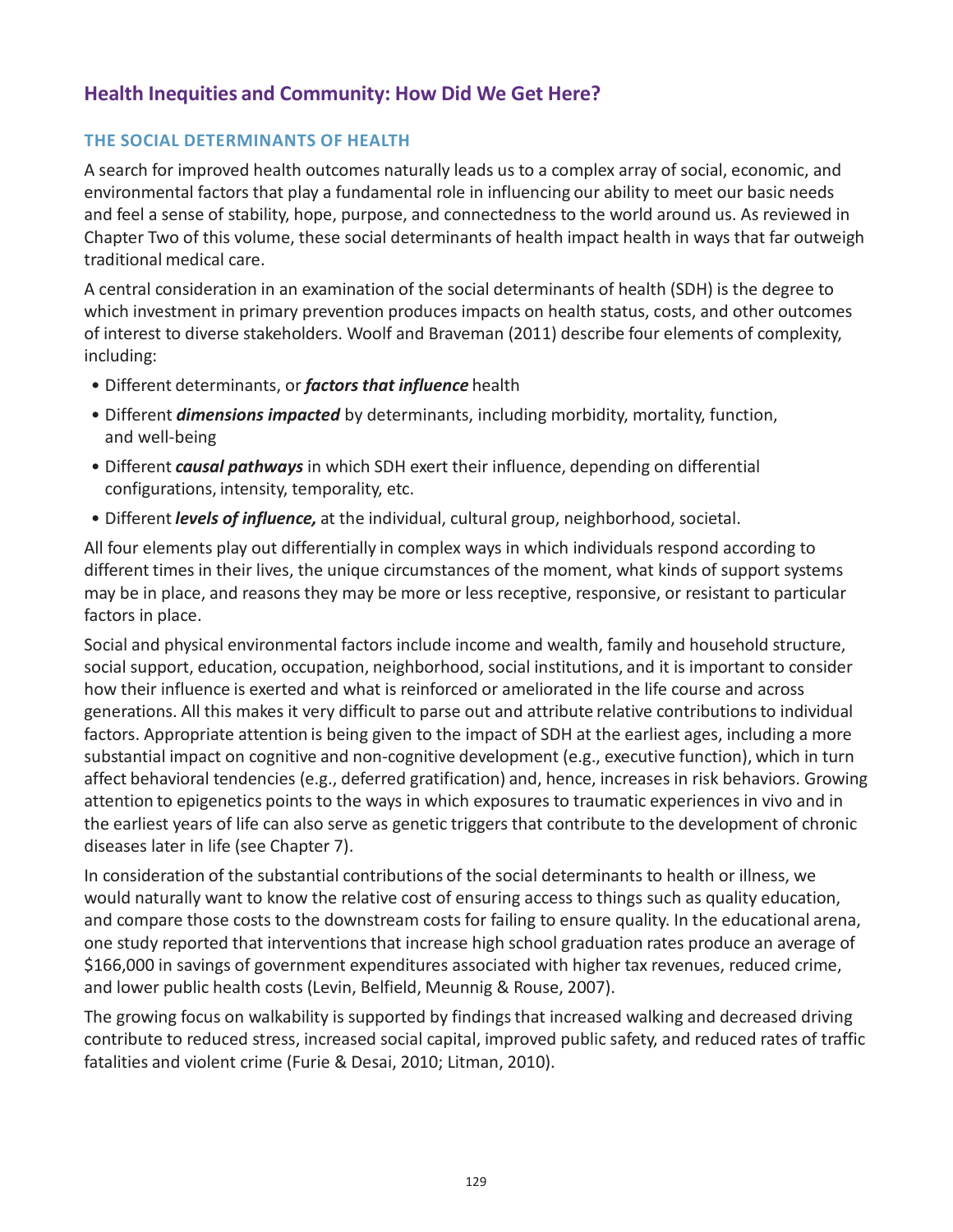### **INEQUITIES AND HISTORICAL FACTORS**

Historical factors that have contributed greatly to the persistent and profound health inequities are concentrated in specific communities across the country. As noted in the introduction to this chapter, these "facts on the ground" are driven in part by a series of decisions made in the public and private sectors that have contributed to the flight of capital and the concentration of poverty and poor health in particular neighborhoods across the country.

While the pattern of discriminatory public policies can be traced back much further in our history as a nation, we'll start with efforts to reduce poverty and create opportunities during the Great Depression. One element of Franklin D. Roosevelt's New Deal involved the establishment of the Home Owner's Loan Corporation in 1933. One of the early actions of this federal agency was to draft maps of communitiesto determine which were worthy of mortgage lending. Neighborhoods were ranked and color-coded, and the D-rated ones—with "inharmonious" racial groups—were outlined in red. This strategy was quickly adopted by private banks, and "redlined" communities were effectively cut off from essential capital.

This policy was implemented during a time when millions of African Americans were fleeing oppression during the Jim Crow era in the South in search for job opportunities and stability for their families. The expansion of industrial production during and in the wake of World War II provided substantial impetus and hope for these families. In their search for housing, African Americans and other ethnic minorities quickly discovered that their options were often limited to these "redlined" communities. Given the high demand and limited availability, landlords were able to charge exorbitant prices for often dilapidated housing, with "contract mortgages" (Satter, 2010) that enabled them to evict families without equity payouts after years of making payments.

One of the numerous actions taken by the federal government that impeded the accumulation of capital among low-income communities was the passage of the Housing Act of 1949 with the stated purpose to provide "a decent home and a suitable living environment for every American family." In order to secure the votes for this law, low income housing advocates had to agree to the parallel clearing of "blighted" areas from the urban core. The Housing Act provided a subsidy to municipalities covering two thirds of the costs of clearing, and language covering the use of the land indicated that development would be "predominantly residential" (50% of construction had to be residential) allowing for inclusion of commercial properties as part of renewal initiatives (Biles, 2000). The net effect, in many cities, was the displacement of large numbers of residents of color.

In 1956, the Federal Aid Highway Act shifted control over highway development, so decisions were made to route highways directly through what had been economically vibrant urban neighborhoods in the interest of expediting traffic in and out of the city core. The resulting deterioration of commercial activity in turn degraded the tax base of cities, and the only housing options for many people of color who were displaced were highly concentrated public housing projects.

Further amendments to the Housing Act in 1954 and 1959 included the addition of Section 112, which made universities eligible for funds without requirements for links to residential housing. This was extended to hospitals in 1961 at the request of the American Hospital Association. In addition, Section 112 permitted cities to claim expenditures by universities or hospitals as part of their 2:1 Federal- local match. If the expenditures surpassed the match, cities were given credits towards further urban renewal projects, which created an incentive for cities to expand their urban renewal efforts. By 1964, 154 projects involving 120 universities and 75 hospitals had taken advantage of Section 112. Examples include Detroit Medical Center, which is currently a for-profit facility, and Johns Hopkins University Medical Center.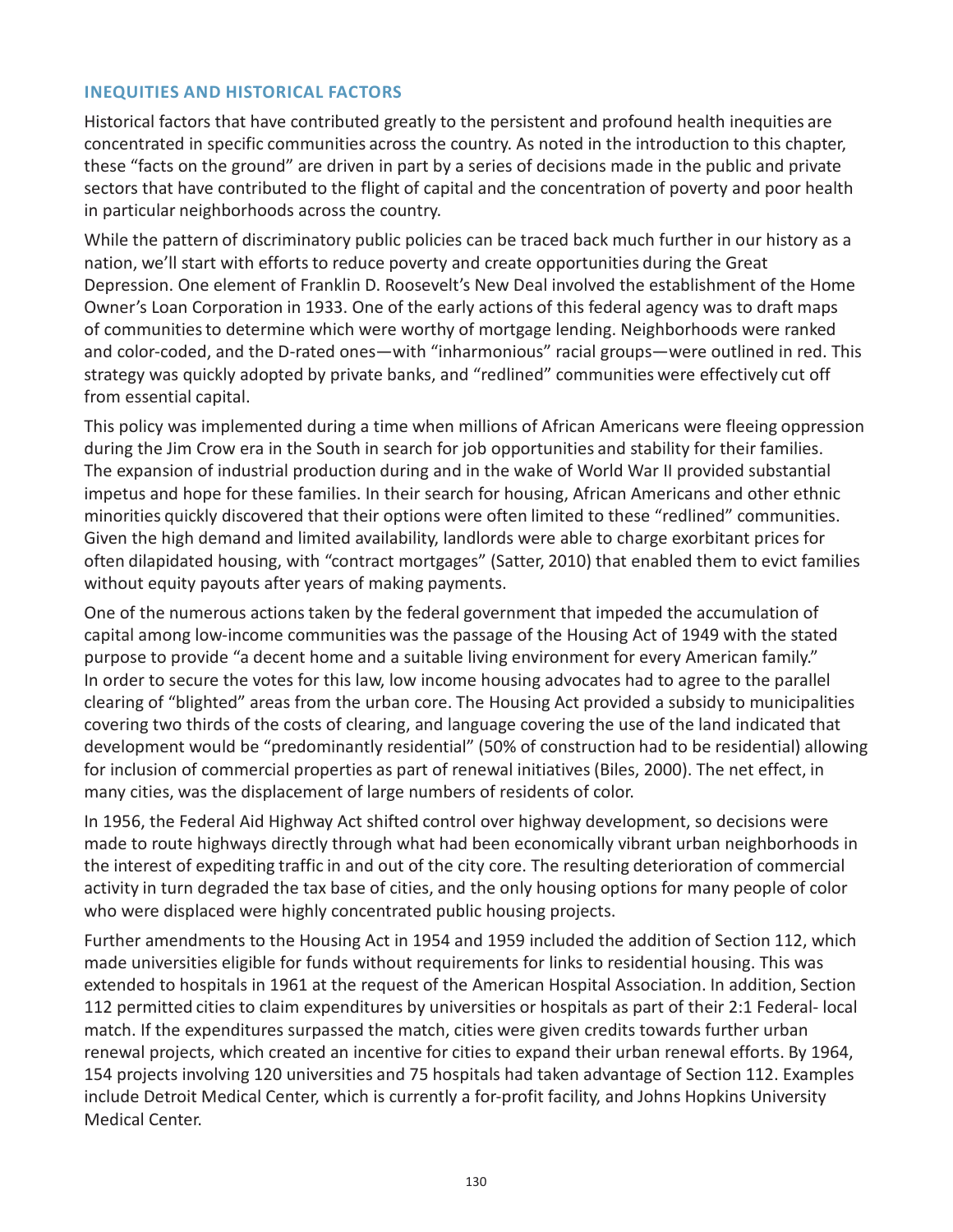Redlining was technically outlawed by the passage of the Fair Housing Act of 1968, but more subtle forms of discrimination continue to this day (see sidebar on Banks Assessed Penalties for Redlining).

These longstanding patterns of discrimination have had a profound intergenerational impact upon the ability of African American and Latino populations to accumulate capital. Harmful public policies, lending practices, and capital flight have all conspired to limit the wealth that parents in each successive generation can pass on to their children.

Given this history, it is not surprising that the residents of urban inner city neighborhoods continue to struggle with limited capital, poor housing quality, dysfunctionalschools, and a lack of access to healthy food, banking services, retail goods, transportation, and employment opportunities.While there have been an array of initiatives launched by private foundations, going back as far as the Gray Areas program led by the Ford Foundation in the 1940s and by the federal government (the War on Poverty in the 1960s, Model Cities in the 1970s, and the Empowerment Zones initiative in the 1990s), none of these efforts have brought a sufficient concentration of resources and support services to overcome the deeply established structural inequitiesthat were put in place in the early to mid-20th century.

Setting aside for a moment the geographic concentrations of inequities, a 2009 study found that the average wealth of white heads of households in the U.S. was 20 times higher than black heads of households (Taylor et al., 2011). A recent report cited an estimate that the U.S. economy loses approximately \$309 billion per year due to the direct and indirect impact of disparities(Norris & Howard, 2015).

As noted in the beginning, the scope and scale of these challenges is daunting, yet there are emerging signs of understanding and commitment in both the public and private sector that offer hope for the future. The next section will provide an overview of recent actions being taken by public sector agencies to implement financial innovations that encourage work across sectors, with a central focus in communities and with populations where health inequities are concentrated.

# **BANKS ASSESSED PENALTIES FOR REDLINING**

At least six banks have been assessed penalties in the last five years for discriminatory lending practices, including:

**• Hudson City Savings Bank** (CT, NJ, NY)

Paid a \$33 million fine to the Consumer Financial Protection Bureau and the Justice Department after review of data indicated that only 25 of 1,886 approved mortgages in 2014 (.013%) went to black borrowers. Of 54 branches opened between 2004 and 2010, only 3 were in predominantly Black or Latino neighborhoods. While these neighborhoods accounted for more than a third of the market in NY and NJ, Hudson deployed only 12 of their 162 brokers in those communities (Swarns, 2015).

**• Associated Bank** (WI)

Agreement to pay \$10 million in mortgage assistance and finance \$200 million in loans in selected census tracts in response to documented patterns of discriminatory lending.

**• Evans Bancorp** (NY)

Agreed to pay a \$1M fine and \$200k in advertising in low income African American neighborhoods after investigators discovered a map that defined trade areas that excluded Buffalo's east side.

**• Santander Bank** (RI - Providence)

In a settlement with the City of Providence, Santander agreed to give \$350,000 to the Providence Community Library for programs on financial literacy and homeownership; \$450,000 to a nonprofit community arts center to support a mixed-use project; and \$500,000 to the Rhode Island Local Initiatives Support Corp to help pay mortgage down payments and closing costs for low- and moderate-income Providence residents. (Providence Journal, 2014).

**• Five Star Bank** (NY - Rochester)

Investigators discovered a map that excluded downtown and suburban census tracts with majority minority populations. In the settlement, Five Star will drop their mortgage minimum (75,000) and will open branches and offer \$750,000 in discounts and loan subsidies in minority neighborhoods. (Daneman, 2015).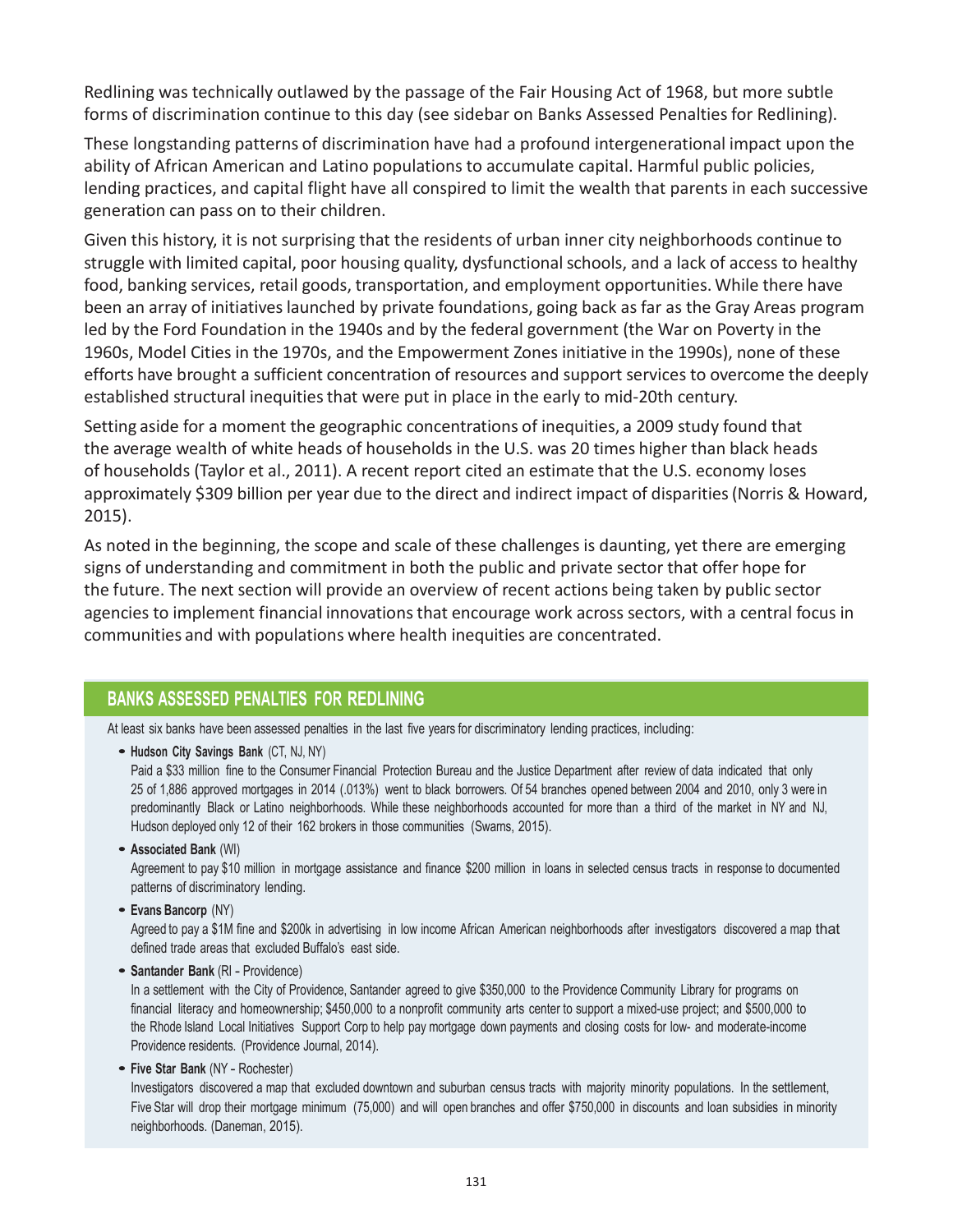# **Financial Innovations: A Review of Emerging Models**

## **FEDERAL SUPPORT OF STATE INNOVATIONS**

Since the passage of the ACA, the Center for Medicare and Medicaid Services, the Centers for Disease Control and Prevention, and other federal agencies are working with states, providers, and payers to launch initiatives that encourage work across sectors—with a central goal to "bend the cost curve." The following is a sampling of state level strategies documented in a recent report (Spencer et al, 2015):

#### **• OREGON**

Has established Coordinated Care Organizations (CCOs) under the 1115 waiver, with a global budget and a fixed trend rate, with incentive payments to meet performance objectives. CCOs develop payment methodologies for providers that tailor services to meet specific community needs. Parameters used in determining the scope of services include that they a) are "health-related," b) lack billing codes, and c) have the potential to be cost-effective alternatives to covered benefits and produce cost savings. Examples of services include but are not limited to transportation, gyms, cooking classes, athletic shoes, farmers markets, referrals to job training, and housing repairs.

Early reports indicate that the integration of these kinds of non-traditional services has been a gradual process which, because the scope of services ranges beyond billable codes, has required considerable deliberation in the development of clear policies to provide guidance. A key factor in the expansion of the scope of services was diversity in the competencies and experience of CCO board members.

#### **• UTAH**

Engaged four managed care organizations (MCOs) to develop full-risk capitated ACOs as part of their 1115 waiver. The ACOs are charged by the state legislature with "delivering the most appropriate services at the lowest costs" (Lundquist, 2014). No specific scope of services is defined, and ACOs can pay for self-help activities, housing supports, and living improvements.

#### **• VERMONT**

The Blueprint for Health Initiative is a multi-payer, patient-centered medical home program delivered by diverse Community Health Teams (CHTs). The Blueprint includes elements such as the Support and Services at Home (SASH) initiative, which links seniors and persons with disabilities with support services and affordable housing. In this initiative, regional housing authorities link with home health, mental health agencies, and agencies on aging to establish care teams that provide a broad array of services. In addition to State funding, SASH now also receives funding through Medicare's Multi-Payer Advanced Primary Care Practice (MAPCP) demonstration program. The configuration of team members is based upon identified community needs.

Providers that have established Primary Care Medical Homes (PCMHs) receive a per-member-per-month (PMPM) payment (referred to as a capacity payment) tied to their performance against NQCA ratings, and payers share in the cost at \$1.50 a month per beneficiary. Integration of data systems was identified as one of the most significant near term challenges. For the next phase of systems redesign, Vermont is negotiating the establishment of an all payer, full risk capitated system for all providers to be launched in early 2017.

#### **• NEW YORK**

A Medicaid Redesign Team (MRT) was established in 2011, and includes supportive housing, with a focus on dual eligible beneficiaries. An affordable housing work group was established with over 40 stakeholders, with a charge to identify barriers to housing and to propose solutions. The outcome was the launch of the two-year, \$10 million MRT Supportive Housing Olmstead Housing Subsidy Program in October 2015. The program will establish supportive housing for Medicaid recipients who need nursing home level care, and will use non-Medicaid state funds to provide rental subsidies and coordination with community support services. Health care providers are required to coordinate with non-health service providers, including supportive housing organizations.

MRT is linked with the DSRIP (Delivery System Reform Incentive Payment) program, which has allocated \$9 million over two years for rental subsidies. Since Medicaid does not pay for rental subsidies or capital funding, it is paid for by NY's state-share Medicaid dollars. In 2015, NY allocated \$47 million in state-share Medicaid funding to expand supportive housing units for high cost Medicaid patients, another \$38 million in rental subsidies and related supportive services, \$24 million in supportive housing pilot programs, and \$2.5 million for monitoring and evaluation.

#### **• MASSACHUSETTS**

The state has established a program that focuses on supportive services for treatment of high-risk pediatric asthma patients to cover things such as bed covers, filters, and housing remediation for pests. It is a single bundled payment arrangement for a defined period for an episode of care. This, the Children's High Risk Asthma Bundled Payment (CHABP) program, was initially authorized by the state legislature in 2010. CMS provided an 1115 waiver in 2011 for a pilot, and approved a protocol for formal implementation in 2014. The first phase of the program included a \$50 per patient per month (PMPM) payment for high risk patients 2-18 years of age.

Providers are required to use community health workers (CHWs), do monthly monitoring of patients, and could use funding for home assessments and provision of filters, bed covers, and pest management supplies. CHWs were also authorized to support advocacy for landlord improvements. Unfortunately, the program did not proceed beyond the first phase, given other dynamics around health care financing. CMS provided guidance on June 26, 2015, with the release of an Informational Bulletin that outlined the kinds of services and activities that could be integrated into reimbursement strategies.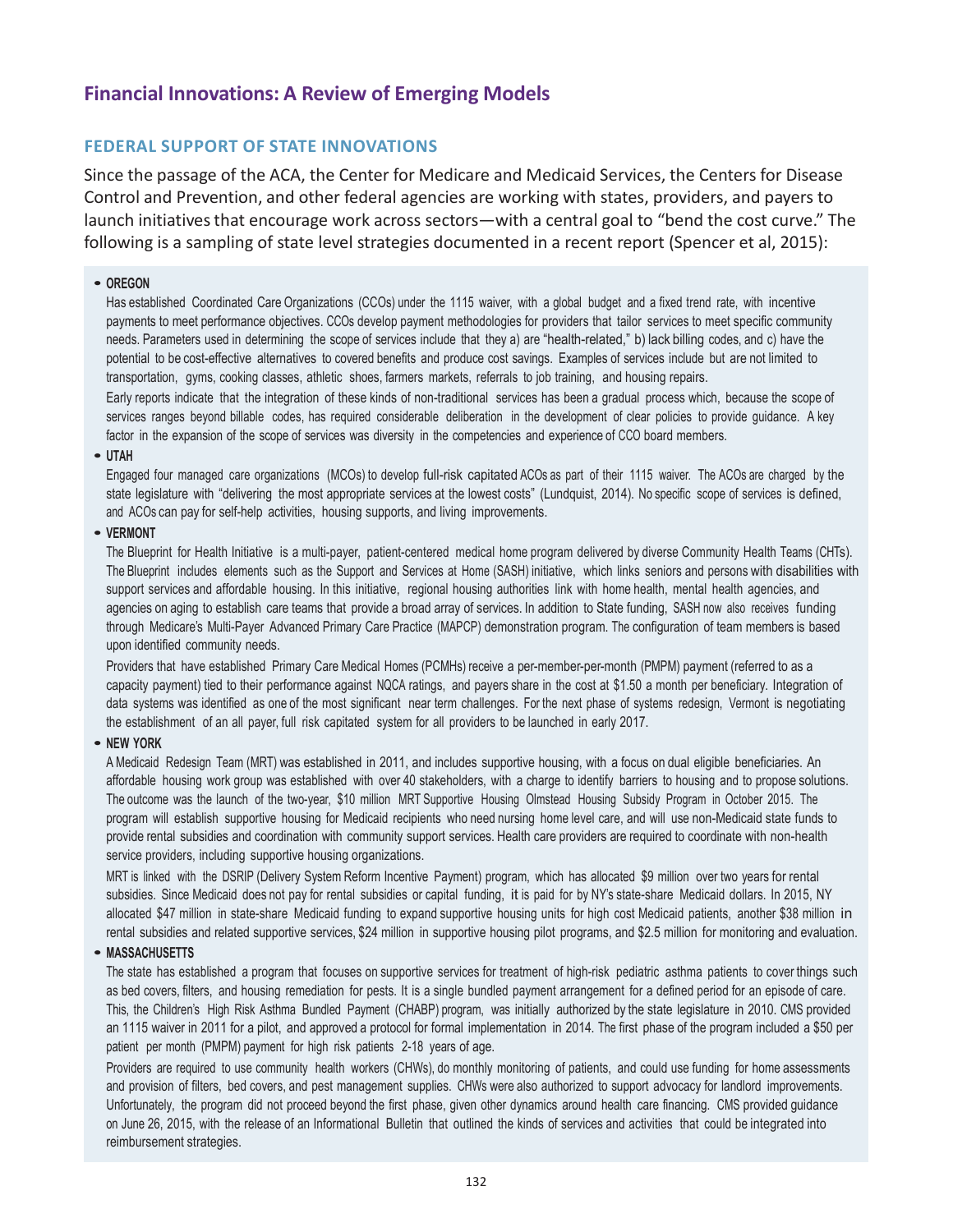### **FINANCING INNOVATIONS AND HOUSING-RELATED SERVICES**

In recent years, CMS launched two programs that give particular attention to Medicaid coverage of housing-related activities and services, with a "goal of promoting community integration for individuals with disabilities, older adults needing long term care services and supports (LTSS), and those experiencing chronic homelessness" (DHHS, 2015). These services do not include funding for room and board, but a variety of other essential housing-related services and activities.

Two programs in particular, the Money Follows the Person (MFP) rebalancing demonstration program and the Real Choice Systems Change (RCSC) grants, provide excellent models for health care organizations and partners that seek support from Medicaid to cover housing-related activities and services. Participants in MFP have shown that engaging housing specialists, assisting with searches, and paying for moving expenses have reduced health care costs by transitioning individuals out of high cost nursing homes and into community living (Lipson et al, 2011). There are three categories of housing related activities and services, including:

### **INDIVIDUAL HOUSING TRANSITION SERVICES**

Services include:

- Tenant screening and housing assessment
- Individualized housing support plan
- Assistance with housing application process
- ID resources to cover security deposit, moving costs
- Ensure safety in living environment
- Arrange and manage move
- Develop housing support crisis plan.

### **INDIVIDUAL HOUSING & TENANCY SUSTAINING SERVICES**

Services include:

- Early ID and intervention for behaviors that may jeopardize tenancy
- ED and training on tenant responsibilities
- Coaching on relationships with landlords
- Assistance in resolving disputes
- Advocacy and links with community resources
- Assistance with housing recertification
- Review and update of plan.

### **STATE LEVEL HOUSING RELATED COLLABORATIVE ACTIVITIES**

Services include:

- Develop agreements and working relationships with state and local housing and Community Development Corporations (CDCs)
- Participating in state and local housing and CDCs
- Create and ID opportunities for additional housing options.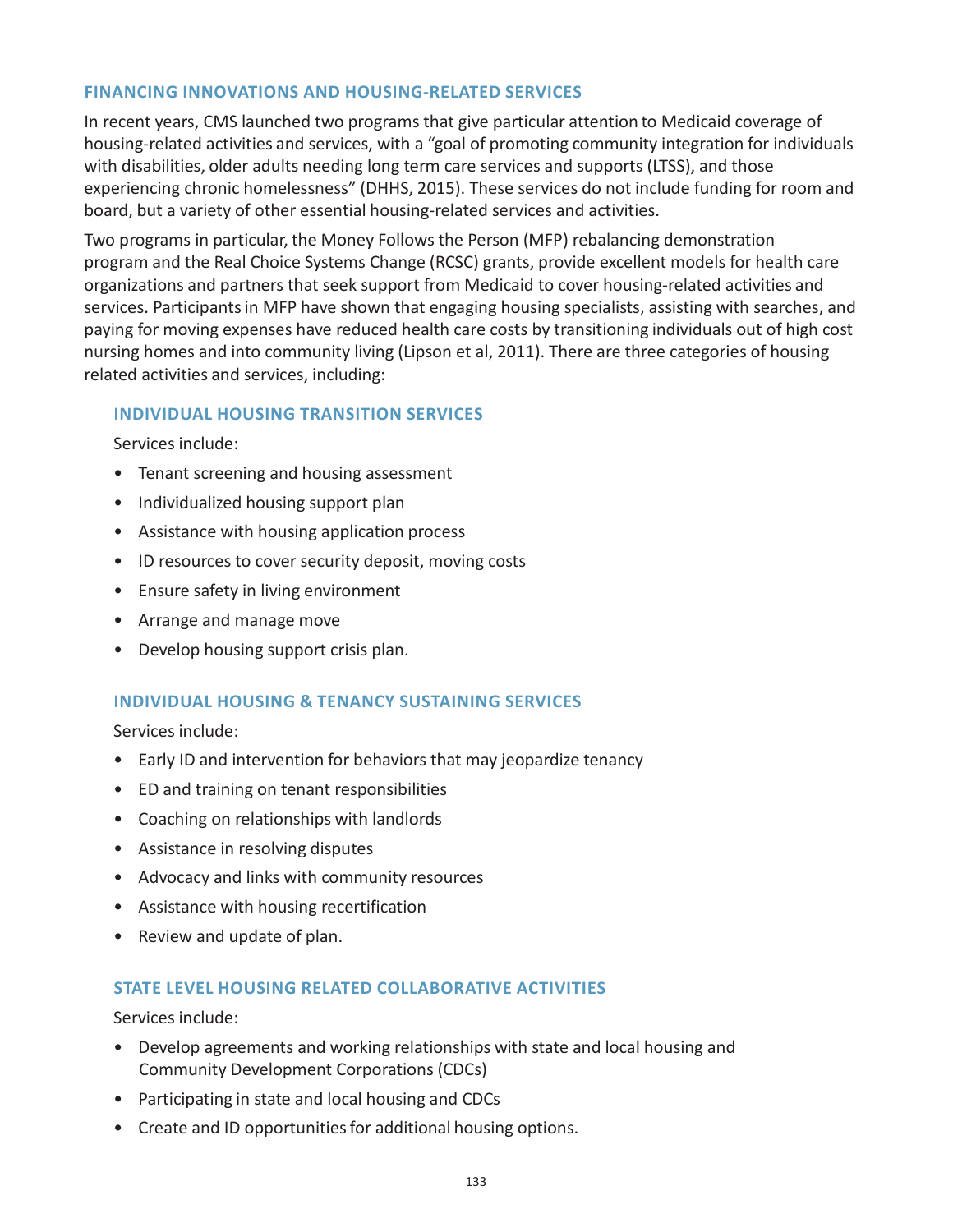There are also a number of federal waivers that states can use to cover many of these kinds of expenditures. The 1915(c) HCBS (Housing and Community Based Services) Waivers can be used by states to cover some housing transition, tenancy sustaining activities and environmental modifications. The 1915 (i) HCBS State Plan Optional Benefit helps those transitioning out of Medicaid-funded institutions to a private residence, and Medicaid can provide reimbursements for security deposits, set up fees for utilities and phone, essential household furnishings, moving expenses, and cleaning prior to occupancy. The 1915 (k) Community First Choice (CFC) State Plan Optional Benefit permits reimbursement for person-centered home and community-based attendant services and supports.

The 1915 (b) Waivers permit states to use savings from services covered through 1915 (b) waiver to provide additionalservices. Examples include a behavioral health waiver in Iowa, specialty inpatient health plans for children with serious emotional disturbances in Michigan, a family care waiver in Wisconsin, and an integrated care delivery system waiver in Ohio. Finally, there are Section 1115 Research and Demonstration Programs, which are approved for a five-year period and can be renewed, typically for three years. The core condition is that they have to be budget neutral for the federal government. Examples include the Road to Community Living Program in Washington State, which uses funds to support housing-related transition and sustaining services, and to support collaboration across agencies, while Texas uses administrative funding to support collaboration between state housing and local agencies.

The most recent national initiative launched by the Center for Medicare and Medicaid Innovation (CMMI) is Accountable Health Communities(AHC). Successful applicants for this initiative will receive between \$1-4.5 million in funding to support the establishment of an "integrator" function that facilitates the alignment of population health management strategies with a broad array of non-health care services and activities in communities, ranging from food to housing support.

## **HEALTH AND SCHOOL FUNDING**

Regarding areas for targeted investment to improve health, it is important to consider public expenditures associated with K-12 schools, and financial losses associated with absenteeism, truancy, suspensions, and dropouts. Since schools are paid through a formula based upon daily attendance, each of these problems directly impacts their bottom line. In 2013, California schools lost over \$1 billion in funding due to truancy alone (Office of the CA Attorney General, 2014).

Absenteeism is highest in the earliest years of elementary school, when the foundation for learning is being established with a focus on reading skills. In California, over 250,000 students were absent 18 or more days per year. Forty thousand (40,000) of those missed more than 36 days per year (Office of the CA Attorney General, 2014).

The figures on dropouts are even more alarming. Each year, approximately 120,000 California residents reach the age of 20 without a high school diploma. A 2007 study estimated the annual cost to the state of California at \$46 billion per year in lost tax revenues, medical costs, welfare, and criminal justice expenditures. Conversely, the economic benefit of each additional graduate would be \$392,000 (Rumberger, 2007).

Strategies that focus on creating the conditionsthat support increased attendance and improved performance, particularly at the early years, offer considerable potential to contribute to increases in funding for local schools, improved health, increased life expectancy, and increased economic vitality.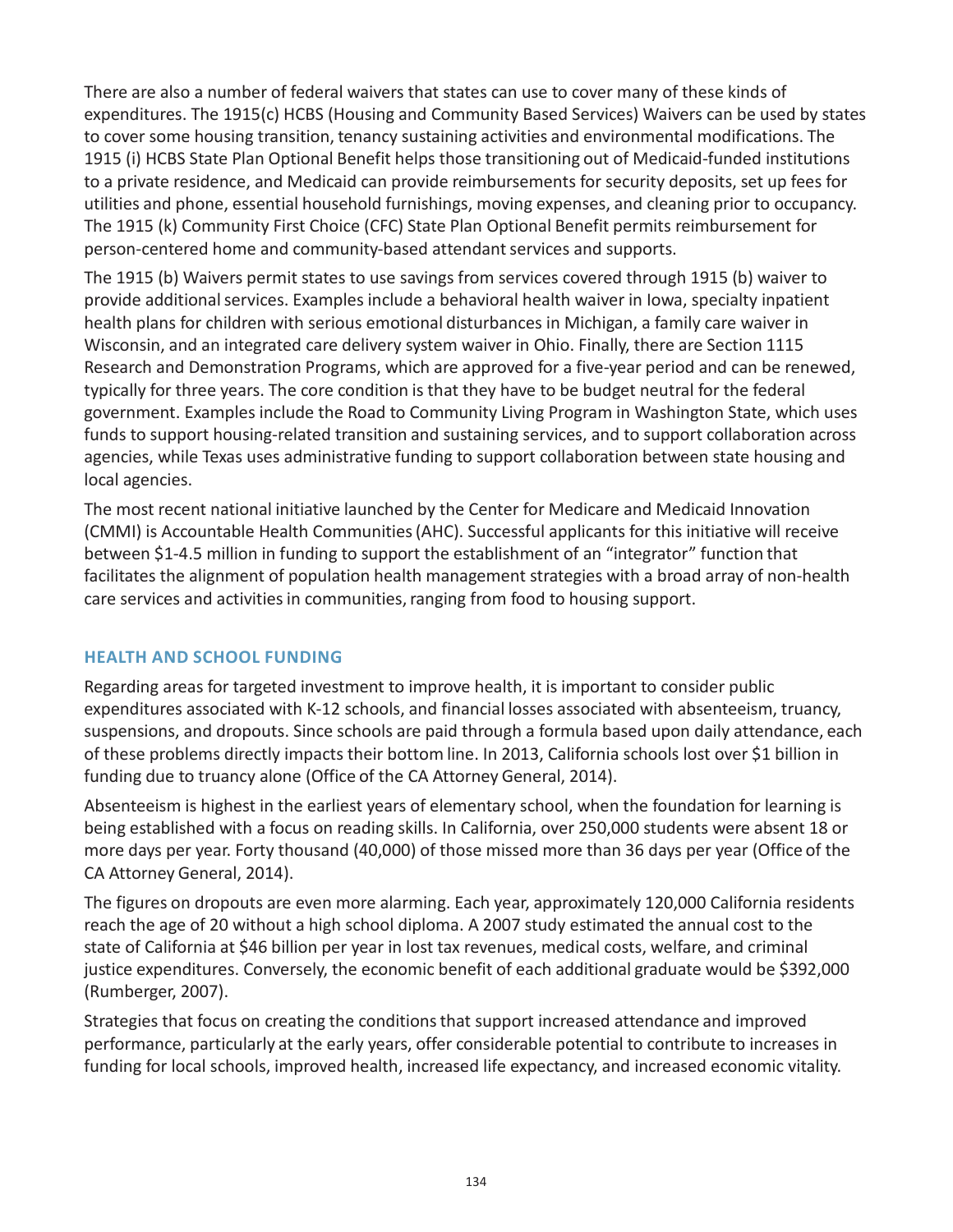#### **PAY FOR SUCCESS**

One of the most exciting financial innovations in recent years is the pay for success (PFS) model. At the most basic level, the PFS model looks to investors to make financial bets that an intervention will yield financial returns beyond the initial investment. Most of the PFS models tested to date focus in areas such as early childhood education to reduce the demand for special education, and life and job skills training and placement for incarcerated youth to reduce recidivism. Successful implementation of these models offersthe promise to both improve health and well-being and reduce financial burden in the public sector. For health care providers and payers, PFS investments offer the potential to prospectively finance strategies to reduce the demand for treatment of preventable health problems, ranging from chronic diseases such as asthma and diabetes to behavioral health issues. Examples of PFS models include:

- **Early childhood intervention (Chicago)**—A \$16.9 million social impact bond (SIB) deal was secured in 2013 in Chicago to provide early childhood educationalservices (pre-K) to up to 2,620 children over four years. The intervention is a half-day Child-Parent Center (CPC) model, funded by the Goldman Sachs' Social Impact Fund and Northern Trust and the J.B. and M.K. Pritzker Family Foundation. The intervention goals are to increase kindergarten readiness, improve third-grade literacy, and reduce the need for special education. The program is intended to serve 4 year old children who qualify for the federal free and reduced lunch program, but do not attend at least a half-day of pre-kindergarten. If successful, Chicago public schools will receive approximately one third of the savings generated, with the rest going to pay back investors. The loans and repayments will be managed by IFF, a nonprofit community development financial institution (CDFI). The program covered 374 children in the first year, up to 782 in the next two years and at least 680 in the fourth year. This covers more than half of the roughly 1,500 eligible low-income children who currently do not receive pre-K services. The remaining half will start getting pre-K education in the 2015-16 school year through \$9.4 million in additional funding from the city and Chicago Public Schools, plus a \$4.5 million state grant.
- **Reducing asthma (Fresno, CA)**—In 2012 a pilot program was launched in Fresno, California, with a goal to reduce asthma acuity and incidence. Approximately 20% of the population in Fresno has asthma, compared to an 8% rate at the national level (Badawy, 2012). This is the first PFS model to be implemented in the health care arena, and is being coordinated by Collective Health and Social Finance. Payers hoping to reduce costs include Anthem Blue Cross and Health Net, and care is being coordinated by Clinica Sierra Vista, a federally qualified health center serving low-income residents in the region. The development of the PFS and piloting phase is being supported through a grant from The California Endowment. The average baseline costs of care for targeted patients is approximately \$15,000 per year. A total of 200 patients are being served during the pilot phase, with a plan to expand to 3,500 patients with investments from banks, individuals and foundations. In addition to care coordination services, the intervention includes home cleaning services, weatherizing, bed covers, and pest extermination.
- **Reducing recidivism (New York City)**—In 2012, New York launched the first social impact bond in the country. Program funding was provided through a \$9.6 million loan from the Urban Investment Group of Goldman Sachs, and Bloomberg Philanthropies covered most of that investment with a \$7.4 million loan guarantee. If the program intervention produced a reduction in recidivism beyond a target of 10%, Goldman Sachs would secure a substantial profit. MDRC served as an intermediary, working with partners to negotiate the financial elements, and oversaw the implementation of the intervention at New York City's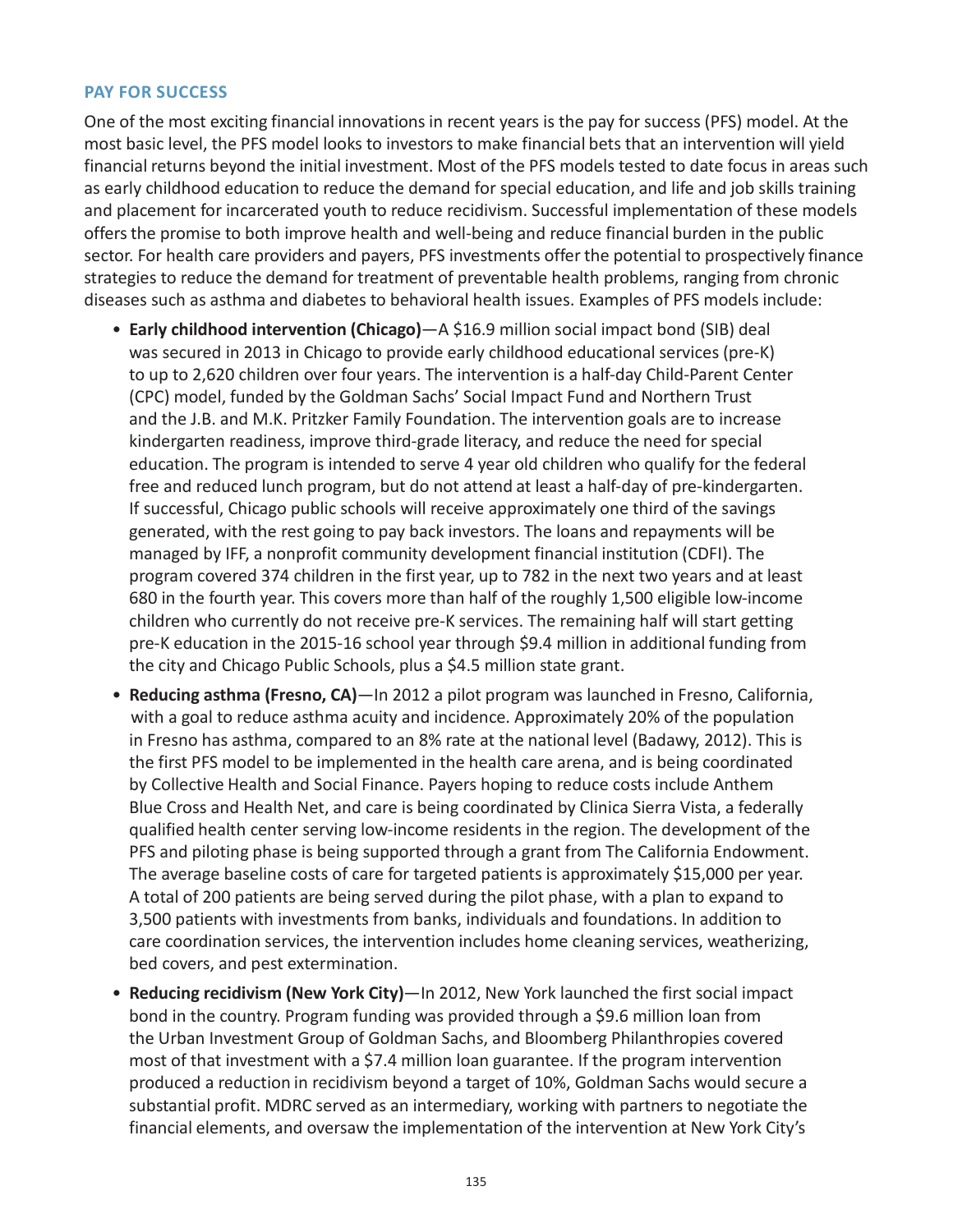Rikers Island. The Adolescent Behavioral Learning Experience (ABLE) program, a cognitive behavioral therapy program for 16- to 18-year-olds was carried out by the Osborne Association and Friends of Island Academy. The program focused on personal responsibility education, training, and counseling. An independent evaluation of the program was conducted by the Vera Institute of Justice. In August of 2015, shortly after the release of a preliminary report (Vera Institute of Justice, 2015), the decision was made to terminate the program based upon findings that the program did not meet the target established in order for the City of New York to repay investors.

Each of these three early experiments offersinvaluable insights in consideration of similar strategies going forward. The use of social impact bonds (SIBs) to fund these types of interventionsis a new concept, with the earliest testing in Great Britain in 2010. As such, assessing the relative effectiveness of specific programs and understanding the implications for similar effortsis still in its infancy. On one hand, New York taxpayers avoided paying the costs for the failure to meet the objectives of the Riker's Island program. Some would posit that while narrowly focused programs provide the basis for clear-cut evaluation of relative effectiveness, a failure to produce a measurable impact reflects the reality that producing measurable outcomes will require more comprehensive strategies. A related concern is that these PFS models are limited by a demand for near term results, leading to a bias towards approaches that contribute to overly simplistic public discourse about solving complex problems. Complexity also works against the design of mechanisms for financial returns. In Fresno, considerable time and effort has been devoted to sorting through how savings from reduced preventable utilization will be secured by providers and repaid to investors, given the complexity of financial mechanisms in health care financing.

Some concern exists that SIBs are not viable for the long-term, but are simply the latest "fad" for philanthropy. On the positive side, program-related investments (PRIs) or below-market rate investments that are primarily made to achieve programmatic rather than financial objectives by foundations, have served as a mechanism to move beyond annual grant financial targets. The potential downside is that increased expectations for foundations to "smooth the path" for investors may divert attention and program support for other innovative programs.

## **INTERMEDIARIES AS THE "GLUE" FOR COLLABORATION**

At the same time that many are looking to philanthropy to direct funds towards social impact bonds (SIBs), there is a parallel (and somewhat related) emphasis on support for local/regional intermediaries, or "backbone" entities which can serve as objective brokers of diverse stakeholders for "collective impact" approaches to solving complex social, economic, and health-related problems. These terms have been popularized by FSG, a consulting firm based in Boston and San Francisco, through a series of articles published in the Stanford Innovation Review over the last five years. The initial article (Kania & Kramer, 2011) profiled the Strive initiative in Cincinnati, an effort to align the broader educational community on an organized set of strategies to improve academic performance among youth.

The Collective Impact model identifies five conditions for success: 1) a common agenda, 2) shared measurement systems, 3) mutually reinforcing activities, 4) continuous communication, and 5) a backbone organization. The backbone organization is intended to be an independent organization (separate from organizations charged with roles in interventions) with standing among diverse stakeholders which can serve as a convener, facilitator, manager, administrator, and monitor of progress.

There is growing recognition among philanthropic organizationsthat demands for communities to "collaborate" without an infrastructure to facilitate the kind of deeper engagement and mutual accountability envisioned in the collective impact model has been unrealistic at best. With this in mind, there are calls not only for national foundations, but particularly for local and regional foundations to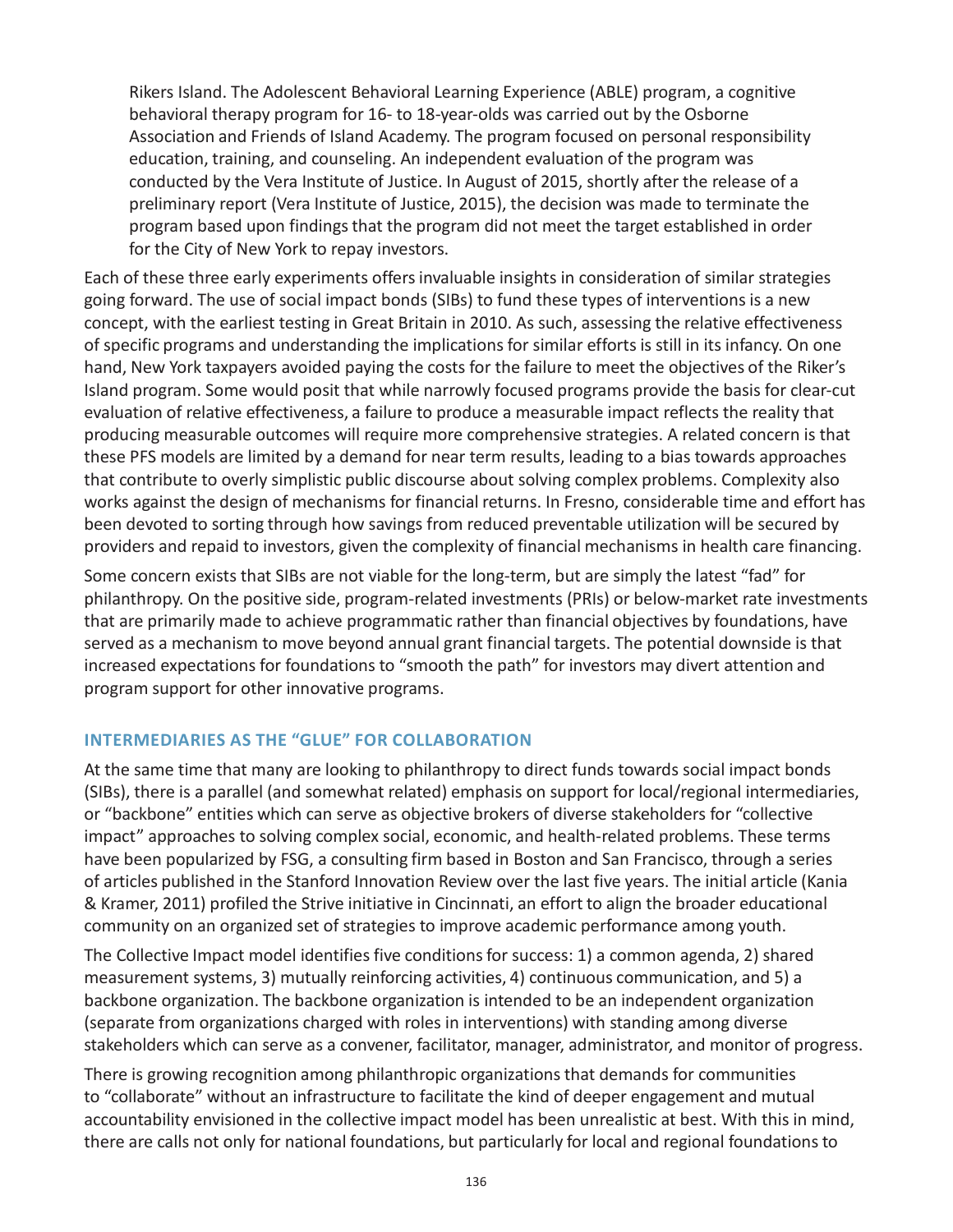step definitively into this role. In many communities (particularly in urban settings), there are a plethora of public and private sector organizations delivering an array of most often individually-focused services in an inefficient, and often duplicative manner. Achievement of the Collective Impact objective of mutually reinforcing activities will often require a substantial re-design process. Options can include, but are not limited to co-location of activities, consolidation of program elements and administration, and co-investments in new program areas of focus. While larger organizationssuch as hospitals and local public health agencies may view themselves as appropriate entities to serve as "backbones," the need for an independent organization viewed as an objective broker may lead local stakeholders in different directions(see Chapter 3 on leading complex health structures).

There is much to learn about these new areas of partnership, investment, and alignment of programs, services, and activities across sectors. In such an environment, philanthropy can play a key role, and it is important to preserve a focus on relatively untested innovationsthat help to solve complex problems. Chapter 9 offers more details on how philanthropy can be leveraged to best impact broader community health.

## **THE LEADERSHIP ROLE OF MISSION-DRIVEN HEALTH SYSTEMS: HOW DO WE FINANCE SHARED OWNERSHIP?**

Giving more focus to the social determinants of health and to geographic areas where health inequities are concentrated represents a shift for health care organizationsfrom the question "**Who** is at greater risk for disease?" to the question "**Why** are some people at greater risk of preventable illness, injury and death than others?" The next, even more critical question, however, is "**What** are we going to do about it?" This section outlines the unique responsibility of mission-driven health systems to provide leadership in bringing health care costs under control and into the broader context of a "leading causes of life" investment strategy.

In consideration of what forms of leadership to provide in mission-driven health systems, it is essential to consider how best to establish and reinforce an ethic of shared ownership for health. As noted in Chapter 3, this approach requires hospitals and health systems to reconsider a more traditional "command and control" approach to engagement and explore a more generative model that seeks to optimize participation and encouragement of distributed leadership among diverse stakeholders. Key framing here is how best to align a spectrum of internal and external "assets" that offerthe greatest potential to leverage the important, but limited resources of health care organizations.

Within the broader responsibility to provide leadership, this work will continue to evolve in different demographic, regional, and regulatory environments (e.g., states where the Medicaid expansion is not occurring, different payer mixes and reimbursement rates, federal, state, and local resource allocations for essential services and infrastructure, etc.).

## **INVESTMENTS IN DATA INFRASTRUCTURE**

In order to effectively monitor progress in comprehensive approaches to health improvement, it is essential for hospitals to build the data capacity that will allow for a more in depth analysis of utilization patterns, and identification of pathways to health and illness in the geographic community context.

This is not only essential for individual organizations; systems are needed that support interoperability across provider organizations as an essential path to timely assessment of costs, quality, and outcomes. The configuration of stakeholders, their relative capacity, local/regional demographics, and the larger regulatory environment differs widely across the country—as such, there is no single rule of thumb, beyond a commitment to shared ownership for health.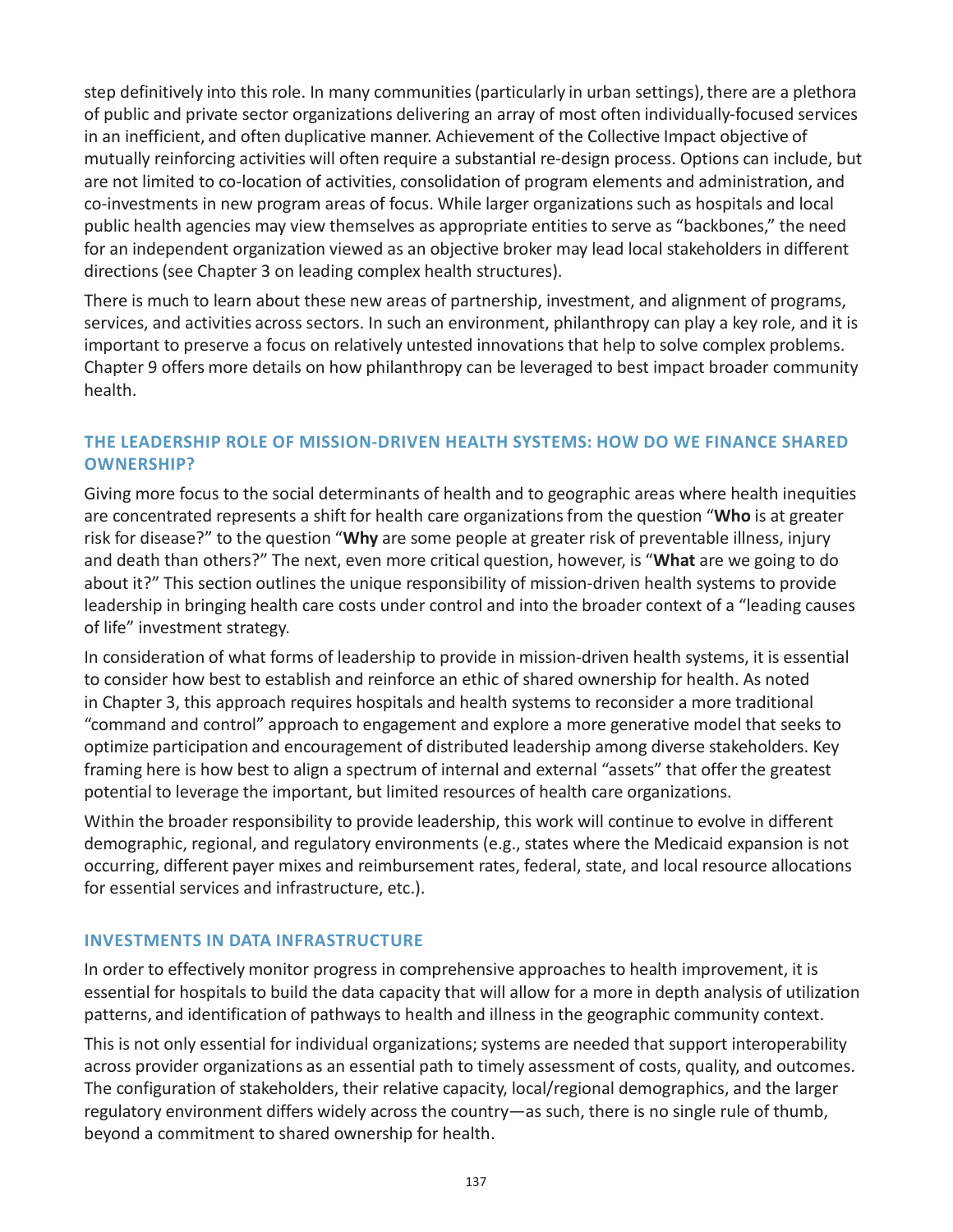In the development of these more comprehensive data systems, there is growing recognition (Morrissey, 2015) that electronic health records (EHRs) that are designed for a FFS system are not sufficient for fee-for-value systems. As noted in Chapter Four, a more evolved system requires accommodation of a more complex array of care settings, providers, and so on who are assuming risk and can contribute to improved outcomes through different modalities of treatments, procedures, input, and health improvement strategies.

As coverage continuesto expand, hospitals and health systems will see a drop in the demand for charity care, and while some of those resources will be directed towards a growing population of Medicaid patients, hospitals are beginning to increase their allocation of charitable resources towards more proactive community health improvement strategies. Stakeholder Health partner Ascension Health System reported a 9.3% drop in traditional charity care in FY15. Some of these funds were shifted to Medicaid shortfalls, but they also increased their allocations for community health initiatives by 6.2%, or \$37 million. In states that have not implemented the Medicaid expansion, bad debt reporting in hospitals in Medicaid expansion states increased 8.9%, compared to only 2.5% in states that expanded Medicaid coverage (Kutscher, 2015).

Scrutiny of tax-exempt hospitals can be expected to increase in the coming years, with growing pressure by advocacy groups to eliminate the group exemption that allows health systems to provide only aggregate totals in their 990H, and begin to require facility-specific reporting of community benefit contributions. Challenges such as the most recent tax settlement by Morristown Medical Center (NJ) to pay \$26 million in property taxes are expected to continue. A growing number of hospitals are coming to the conclusion that access to care is not the most important public health issue in their community. In communitieslike the Tenderloin District of San Francisco, Saint Francis Memorial Hospital, part of the Dignity Health System, is giving focus to issues such as crime reduction, toxic stress, and substance abuse, and homelessness. In order to monitor progress in addressing these complex issues, and to partner effectively with diverse stakeholders, data systems are needed that connect these dots.

### **HEALTH AND COMMUNITY DEVELOPMENT: ROLES FOR HOSPITALS AND HEALTH SYSTEMS**

Approximately four years ago, with support from the Robert Wood Johnson Foundation, the Federal Reserve Bank of San Francisco began to convene a series of regional meetings across the country that brought together financial institutions and the public health community. These meetings focused on the fact that many of the kinds of investments made by financial institutionsin fulfillment of their Community Reinvestment Act (CRA) responsibilities had important health implications. The focus of these investments ranged from affordable housing and childcare centers to job training programs, grocery stores, charter schools, and federally qualified health centers. Much of the early dialogue focused on how to move towards more of a health frame in the selection of investments, and on developing metrics that better capture health impacts and reinforce a more integrated approach across the health and community development sectors.

In consideration of this important new development, it was suggested (Barnett, 2012) that these conversations would benefit from bringing a key stakeholder to the table with a shared interest in a more comprehensive approach to community health improvement, i.e., hospitals. Like financial institutions, tax-exempt hospitals have a legal obligation—and increasingly a strategic imperative—to target their resources in communities where health inequities are concentrated, and to leverage those resources through alignment with those of diverse community stakeholders. With this in mind, there is growing attention among hospitals and health systems across the country in the formation of partnerships with CDFIs, community development corporations, and other stakeholders in the community development arena. Many of these partnerships focus on real estate investments linked explicitly to better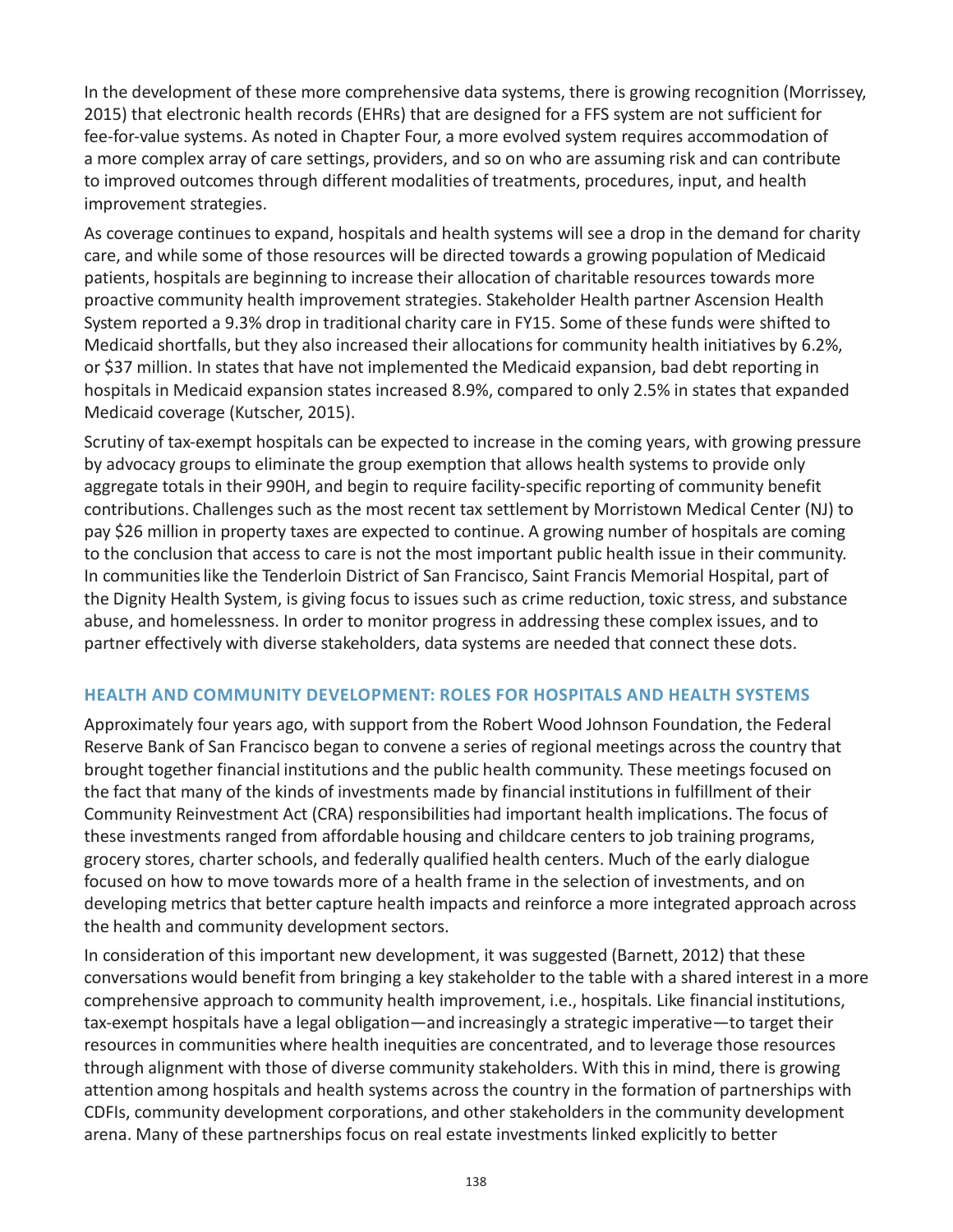management of chronic diseases such as diabetes, cardiovascular disease, asthma, as well as mental and behavioral health issues.

As part of these health-community development partnerships, a number of Stakeholder Health systems are directing a portion of their investment portfolios to support linked development strategies. Dignity Health, Trinity Health, Bon Secours, and Henry Ford Health System all have well established track records, often making strategic investments at the pre-development phase that provide a critically important bridge and stability as local developers and CDFIs seek loans for construction. Other health systems are beginning to step into this arena as well, in recognition of the need for alignment across sectors.

Engagement of hospitals and health systems in these targeted investment strategies address a critical need among CDFIs and other community development stakeholders to secure early capital that creates a glide path for CRA-related investments by financial institutions. At the same time, these strategic-minded health systems are optimally leveraging their resource allocationsin health improvement activities by linking them to the kinds of physical infrastructure investments that are critically needed to reverse the negative health impacts associated with decades of redlining and disinvestment.

This expanding arena of strategic investment and alignment of the health and community development sectors is reinforced by the recent framing of hospitals, academic institutions, and other large employers with a mission focus as "anchor institutions" (Kelly & McKinley, 2015). This framing strengthens a focus on "place" in local economic development. It also emphasizes the need to bring a "third player" beyond cities and businesses, where historical dynamics have led to a process where a city's ability to deliver value to its residents is undermined by a bidding war in which revenues are sacrificed in the form of tax abatements to influence corporate location decisions. The "third player" is the combined force of anchor institutions, community groups, community-based organizations, philanthropy, and local small businesses.

Whereas a recent focus has been on pressuring larger businesses, there is a growing movement towards a more proactive form of systems level planning and economic development. A key dimension is developing, expanding, and building the capacity of under-utilized local assets. Examples include social networks, physical infrastructure, arts and cultural communities, and so on. In one recent example, spending resources at locally owned firms created a feedback loop where wealth recirculated at least three times as much in the local economy (Chevas, 2013).

The framing of tax-exempt hospitals and universities as potential anchor institutions involves over \$1 trillion in economic activity, representing approximately 7% of GDP (Institute of Education Sciences, 2013; CMS, 2014). Hospitals and health systems alone account for more than \$780 billion in total annual expenditures, \$340 billion in purchasing of goods and services, and more than \$500 billion in investment portfolios(Norris & Howard, 2015). Examples of an anchor institution approach is reflected in the following examples:

• A plan to spend \$1.2 billion for facility development between 2005 and 2010 by University Hospitals (UHS) in Cleveland. UHS partnered with the Mayor's office and local building trade unions to establish the Vision 2010 program with a goal of procuring 80% of the \$1.2 billion from local and regional firms. Over the next five years, they created over 5,000 jobs, and procured 92% from local and regional firms. More recently, UHS developed a Step Up to UH program that includes training and wrap around support services in a pipeline to hire residents of proximal low-income African American communities(Serang, Thompson, & Howard, 2013). In another example, the Mayo Clinic in Rochester, MN helped to finance a community land trust to ensure long term affordable housing for employees and the larger community (Zuckerman, 2013).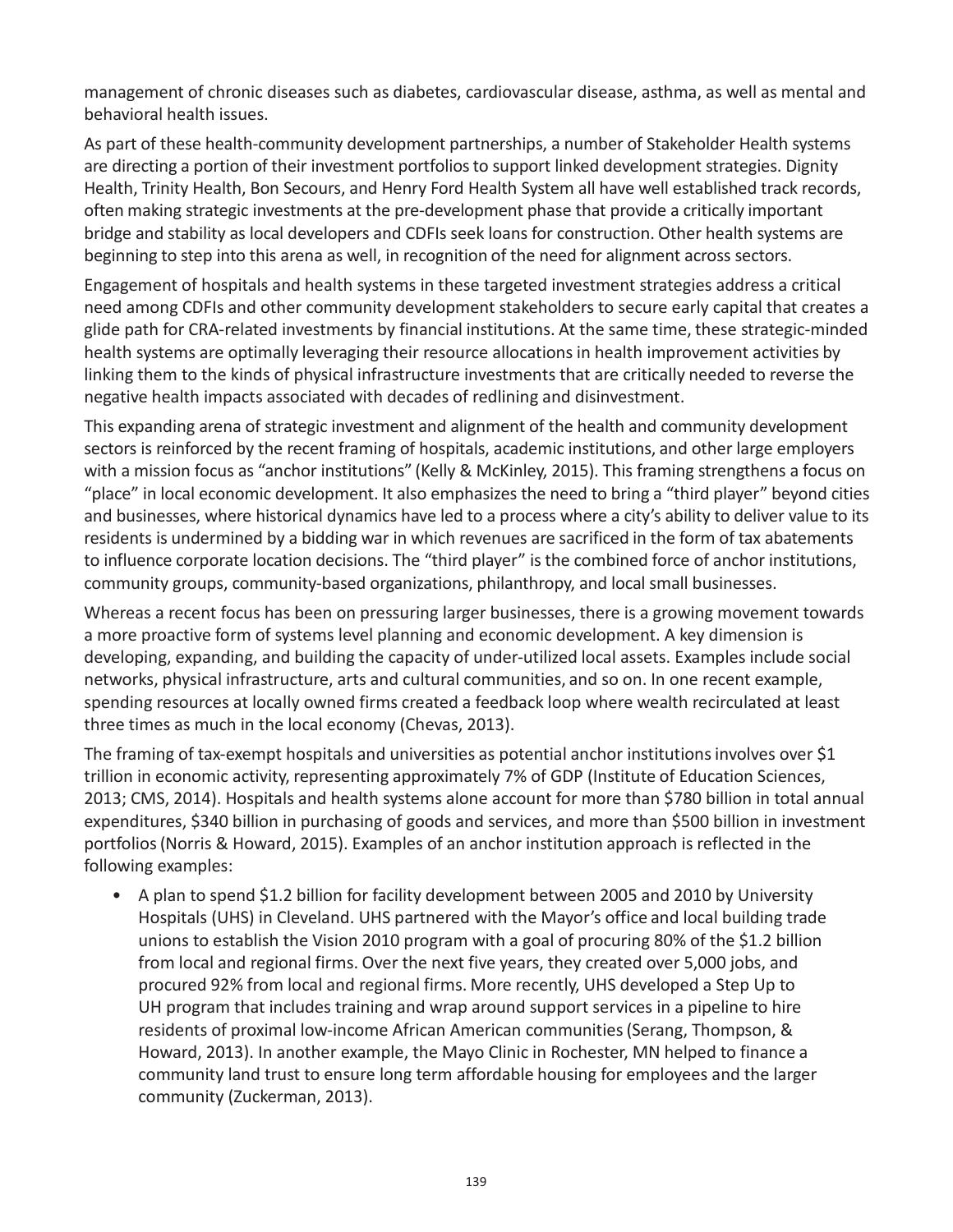- The Fifth Season Cooperative, a multi-stakeholder food hub established in 2010 in La Crosse, WI, was launched with the support of the Gunderson Lutheran Health system, the University of Wisconsin-La Crosse, and three local public school systems. The cooperative provides ongoing technical assistance to members to support the scaling of the operation. Early support came from the Vernon County Economic Development Association through a local state grant, as well as from fundraising through the sale of stocks to local residents.
- New Orleans Works (NOW) is a workforce initiative with support from the National Fund for Workforce Solutions, and is a partnership with local health care sector stakeholders, including the Ochsner Health System, the Southeast Louisiana Veterans Healthcare System, and Delgado Community College. A current focus is on the training and deployment of Medical Assistants (Greater New Orleans Foundation, 2014).

The anchor institution perspective involves a more global consideration of potential contributions of hospitals, moving beyond the compliance-constrained idea of community benefit to "be accountable for all of their impacts on community health, and leveraging all of their assets to ensure the well-being of the community in which they are based" (Norris & Howard, 2015; Page 5).

Moving in this direction also calls for colleagues in the community development arena to expand their thinking beyond building physical structures (and on a single transaction) without consideration of the neighborhood context. This historical, decontextualized approach to development closely parallels a similar focus on individuals or groups of patients in the health care sector—both must be remedied if we are to address the persistent and profound social, economic, and health inequities that are prevalent in the most affluent society on the planet. Super Church (2013) cites as an example one of the first Whole Foods stores (located in Dedham, MA) to achieve Green Globe certification, but it is located in a strip mall area that is "virtually unreachable on foot from nearby neighborhoods."

A more contextual approach to community development brings attention to a broader array of factors in planning and decision-making. For example, a recent study in Washington, DC observed that more walkable neighborhoods with proximity to transit have higher rents, retail revenues, and housing values than less walkable neighborhoods. Whereas the cause and effect dynamic suggests that investments in walkability are hand-in-glove with the gentrification process that often displaces low income residents, it is appropriate to consider walkability as an important part of neighborhood revitalization that contributes substantially to improvements in health status and quality of life (Leinberger & Alfonso, 2012). Housing prices in walkable neighborhoods fell substantially less than the national average between 2006 and 2011, and the U.S. Conference Board estimated that they will rise much faster than the national average between 2014 and 2017 (Urban Land Institute, 2011).

Super Church (2013) notes that new financial tools are needed to support more comprehensive approaches to community development, pointing to substantial financing gaps for both moderateincome housing and retail/commercial and industrial development: "The available subsidies are very limited and highly competitive, and most developers do not have sufficient equity to self-fund projects of this scale." An additional complicating factor is the impact of the Supreme Court ruling in June 2015 on the Fair Housing Act, which has resulted in the lack of Low Income Housing Tax Credits in neighborhoods where there is a concentration of poverty.

Many project underwriters have been unwilling to finance larger scale efforts, since project costs are high, rents are limited, and there is insufficient evidence that rents would increase at a level that would overcome near term concerns. Increased investments are needed by private equity funds established through contributionsfrom philanthropy (program-related investments) and impact investors, including hospitals and health systems.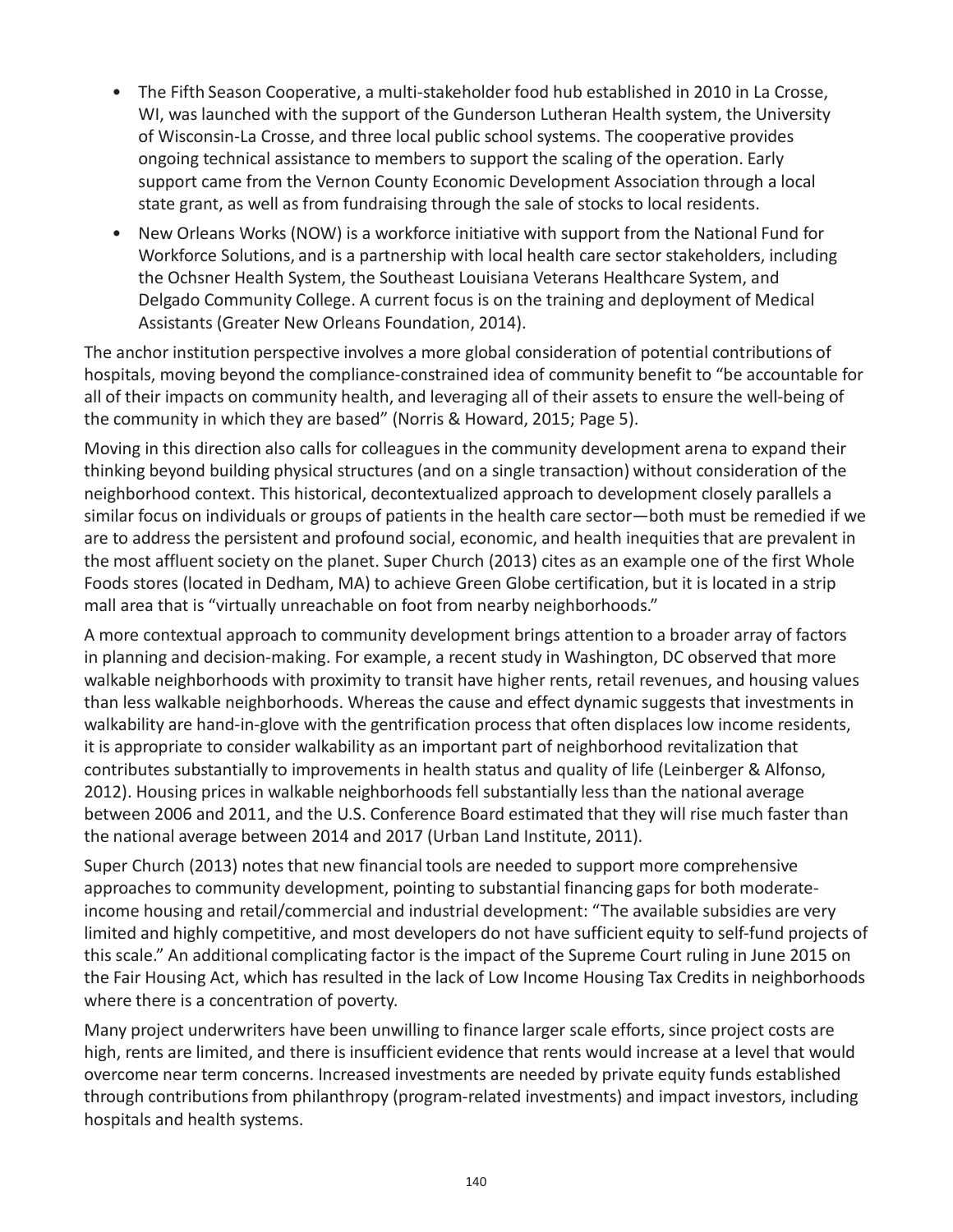A recent Health Affairs blog (Somers & McGinnis, 2014) expanded on the concept of the ACO model to reflect a trend towards the assumption of responsibility under global budgeting for a broader array of services beyond medical care delivery (e.g., mental health, substance abuse treatment, housing support services). These entities are referred to as "totally accountable care organizations," or TACOs. While such an integrated role is largely an aspiration at this juncture in the national health reform process, a growing number of organizations have taken important steps in this direction.

The development of a Medicaid ACO at Hennepin County Medical Center (HCMC) represents an early model worth examining. HCMC works with homeless shelters, supportive housing providers, the criminal justice system, and the public health department. Because HCMC already operates under a global budget system, incentives have driven investments in areas such as a sobering center, a far more humanistic and cost-effective option than care in ED settings and county incarceration facilities. As a county facility (but with operation as a 501c3 nonprofit), HCMC is in a good position to explore opportunities with local public sector agencies for a more cost-effective allocation of resources. State agencies across the country are in an optimal position to signal to localitiesthat similar approaches may be rewarded.

## **A CATALYZING ROLE FOR EMPLOYERS**

U.S. employers have a major stake in the achievement of the goals of national reform given the fact that they provide coverage for approximately 54% of the population (Smith & Medalia, 2014). In 2012, they spent \$578 billion on group health coverage, a 72% increase over the \$336 billion spent in 2000 (CMS, 2014).

Steady increases in obesity in the U.S. have taken their toll on employers, with some industries more impacted by others. One study found, for example, that obese women with a BMI of 40 or greater miss 8.2 days/year, 141% or nearly 1 week more than normal weight women (Finkelstein et al, 2005). Overall, it is estimated that obesity produces an additional \$1,152 in medical expenditures per year for males and \$3,613 for females in the U.S. Lost productivity is estimated at \$3,792 for males, and \$3,037 for females (The Week, 2012). Over a decade ago, productivity losses due to absenteeism were estimated to cost employers approximately \$226 billion per year (Stewart et al, 2003). Trends suggest that current costs are likely to be significantly higher.

Nearly 80% of U.S. employers offer workplace wellness programs, given considerable evidence of substantial returns on their investment. A review of 36 peer reviewed studies of workplace wellness programs found an average reduction in medical care costs of \$3.27 for every dollar invested (Baicker, 2010).

The next frontier for employers in efforts to supporting wellness and reducing health care costs involves expanding their engagement beyond employees to their families and surrounding communities. Approximately 90% of larger firms offersome form of wellness programs for employees, but only 63% offer them to spouses or dependents, and only a fraction of those to surrounding communities(Kaiser Family Foundation, 2013).

A growing number of larger firms are moving beyond the more narrow interpretation of corporate responsibility articulated by Milton Friedman (1970), and thinking about their roles in fostering health in the communitiesin which their employees and families reside. For example, Friedman's narrow view is frequently illustrated by this quote: "There is one and only one responsibility of business—to use its resources and engage in activities designed to increase its profits, so long as it stays within the rules of the game, which is to say, engages in open and free competition without deception or fraud." (Friedman, 1962). The concept of corporate social responsibility emerged in the 1970s, and led a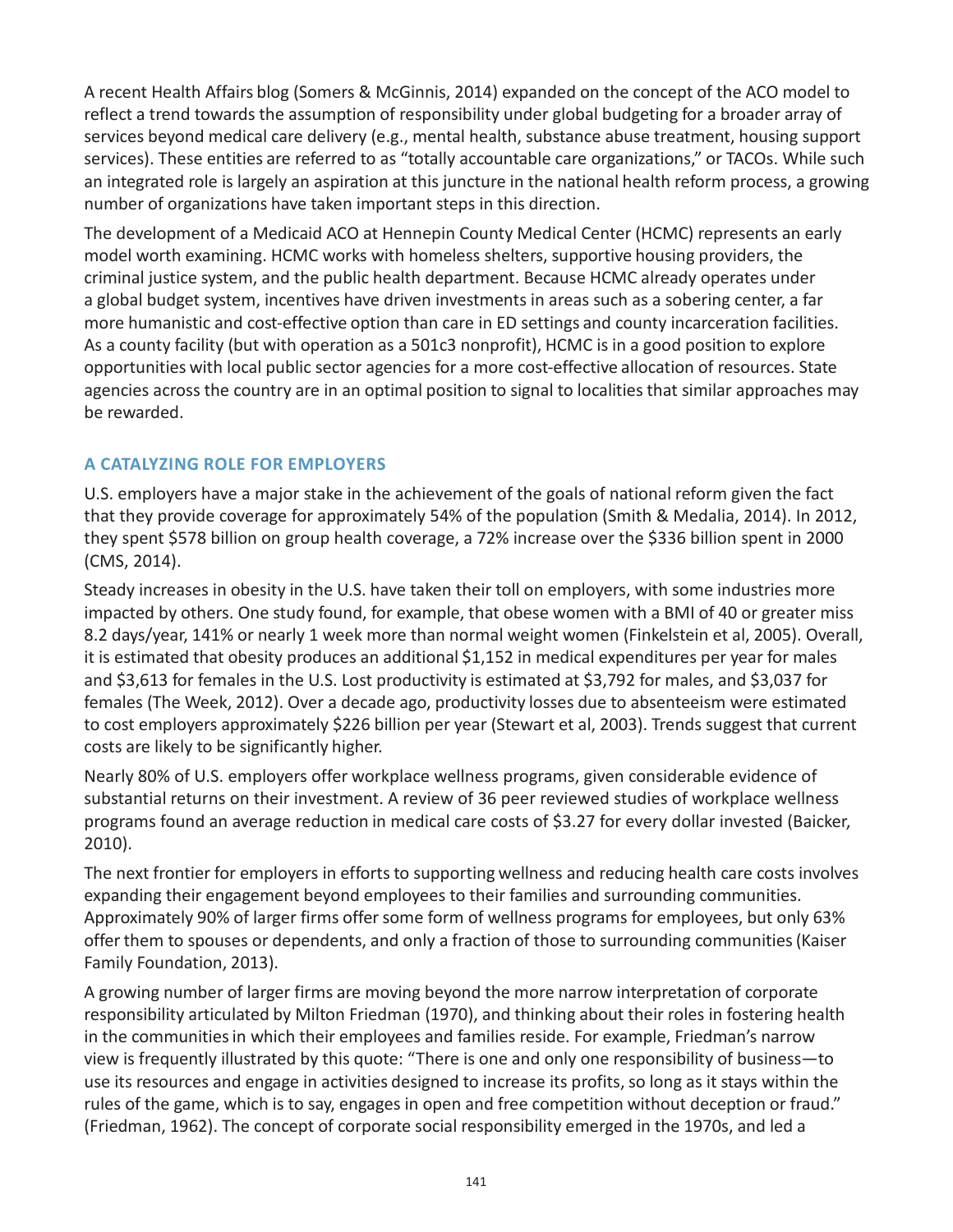number of companies to begin to direct resources towards investing in local economic development and in some cases, social policy development (Carroll, 1999). Consideration of the roles of firms in this regard has continued to evolve towards a more integrated approach framed as "Shared Value," where competitivenessin the marketplace is directly tied to advancing the economic and social vitality of communitiesin which they operate (Porter et al, 2011). A recent report (Oziransky et al, 2015) commissioned by the Robert Wood Johnson Foundation offers a number of excellent examples, including:

- A \$10 million, 10 year corporate investment by Campbell's Soup in a Collective Impact approach to reducing obesity and hunger by 50% in Camden, NJ.
- A partnership between General Dynamics Bath Iron Works and L.L. Bean to fund diabetes prevention programs for their workforce, their dependents, and the local community near both corporate headquarters.
- A multi-stakeholder health system initiative in Cincinnati, Ohio, supported by General Electric to improve quality of care, reduce costs, and improve health outcomes for its employees and the larger community.

In short, the corporate community increasingly recognizes the practical reality that their long term vitality is inextricably tied to the health and well-being of their employees, which in turn is inextricably tied to the communities in which they reside. This placed-based, integrated view of the health enhancement process is essential if we are to begin to address the profound and persistent economic, social, and health inequities that are concentrated in urban and rural communities across the country.

We'll close this chapter with sidebar profiles of internal and external systems development by two Stakeholder Health member organizations to build a framework for shared ownership for health with local community stakeholders.

# **Summary**

In summary, health systems must begin to explore new means of financial accounting that expands beyond their walls and incorporates partnerships with other entities, as well as allowing them to be better positioned and resourced to help address the social determinants of health. While these efforts are at a rudimentary stage, promising practices from many SH partners offer hope for a new way of doing business that can result in improved health and healthcare outcomes for all.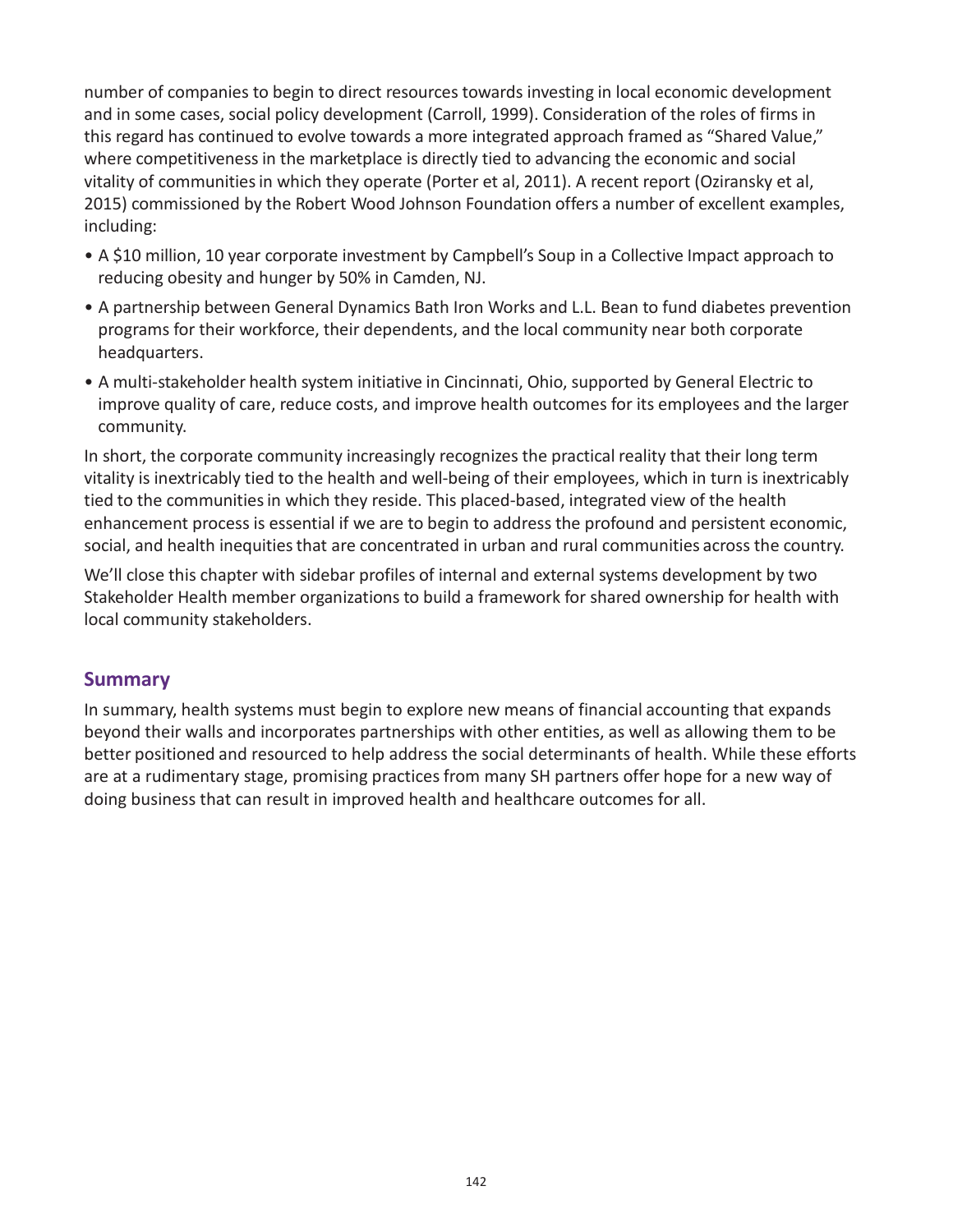# **BUILDING SYSTEMS FOR SHARED OWNERSHIP: PROFILES OF METHODIST LE BONHEUR AND WAKE FOREST BAPTIST HEALTH**

To date, few health systems have actually created financial metrics to show ROI, much less SROI. Basic financial accounting finds both the scope and the ability to assign "causation" in a broad model that includes numerous internal health systems, as well as community partners to be a difficult task. However, in our work with faith-based and community partners and networks in both Memphis, TN (with the Congregational Health Network or CHN) and Wake Forest (with Supporters of Health—hybrid community health workers), we have created very granular accounting and data dashboard strategies for outlining system costs and share these beginning models here.

#### **CONGREGATIONAL HEALTH NETWORK OF METHODIST LE BONHEUR HEALTHCARE, MEMPHIS, TN**

The work of the Memphis Model or Congregational Health Network (CHN) was highlighted extensively in the first HSLG monograph. Now over 600 congregations, with mostly African-American members, the CHN members showed decreased healthcare utilization for Methodist Le Bonheur Healthcare (MLH). For example, using predictive modeling, we showed that CHN members vs. non-members (matched on 8 variables) had significantly longer times (69 days) to readmissions (Barnes et al., 2014). Place-based efforts in zip code 38109 and the smaller neighborhood of Riverview Kansas began in 2010, anticipating the ACA and readmission non-payment. Focus groups with clergy, community coalitions and lay persons in this violent and decimated neighborhood revealed a need for increased access to health care. CEO Gary Shorb took a community tour with Rev. Drs. Chris Bounds and Bobby Baker (Director of Faith and Community Partnerships) and then brought his leadership team to Rev. James Kendrick's church, Oak Grove, since Rev. Kendrick had been working with the disenfranchised young men of color on the streets in his Health Watch ministry for many years. The CHN's first place-based navigator, Joy Crawford Sharp, was hired in 2011 and hit the ground running. The Wellness without Walls initiative began with bi-monthly events at the local community center and careful follow up of every need by Joy. By 2012, aggregate charity care charges had dropped overall for MLH, particularly in the target zip code of 38109. See table 1 below.

|       | Year | <b>Visits</b> | <b>Full Costs</b> | <b>Variable Costs</b> | Average per<br><b>Capita Charity Costs</b> | <b>Net (Percent) Charity</b><br><b>Care Change from</b><br><b>Prior Year</b> |
|-------|------|---------------|-------------------|-----------------------|--------------------------------------------|------------------------------------------------------------------------------|
| 38109 | 2010 | 5,566         | \$6,269,769       | \$4,737,311           | \$1126.44                                  | <b>NA</b>                                                                    |
|       | 2011 | 6.772         | \$9,055,808       | \$6,732,605           | \$1337.24                                  | \$2,786,039 increase<br>$($ <b>1</b> 30.8 %)                                 |
|       | 2012 | 6.568         | \$8,249,922       | \$6,404,569           | \$1256.08                                  | \$-805,866 decrease<br>$(\sqrt{8.9} \%)$                                     |

The Chief Financial Officer then suggested that a cost to charge ratio be calculated, versus looking only at encounters, so we began tracking cost associated with the write-off amount, based on transaction, not discharge date, which increased the numbers evaluated. Those data are presented below, but still represented a decrease in charity care costs.

| <b>CHARITY CARE 38109 - NEW METHODOLOGY</b>                             |                 |        |  |  |  |  |
|-------------------------------------------------------------------------|-----------------|--------|--|--|--|--|
| Year                                                                    | Write-Off Cost* | Volume |  |  |  |  |
| 2010                                                                    | \$6,505,332.19  | 6,905  |  |  |  |  |
| 2011                                                                    | \$6,826,729.90  | 7,104  |  |  |  |  |
| 2012                                                                    | \$6,676,539.42  | 7,595  |  |  |  |  |
| <b>July YTD 2013</b>                                                    | \$3,012,650.18  | 4,930  |  |  |  |  |
| *Cost of Write-off = cost to charge ratio applied to transaction amount |                 |        |  |  |  |  |
| Cost to charge ratio $2010 = 25\%$                                      |                 |        |  |  |  |  |
| Cost to charge ratio $2011 = 23.5\%$                                    |                 |        |  |  |  |  |
| Cost to charge ratio $2012 = 23.15\%$                                   |                 |        |  |  |  |  |
| Cost to charge ratio $2013 = 23.15\%$                                   |                 |        |  |  |  |  |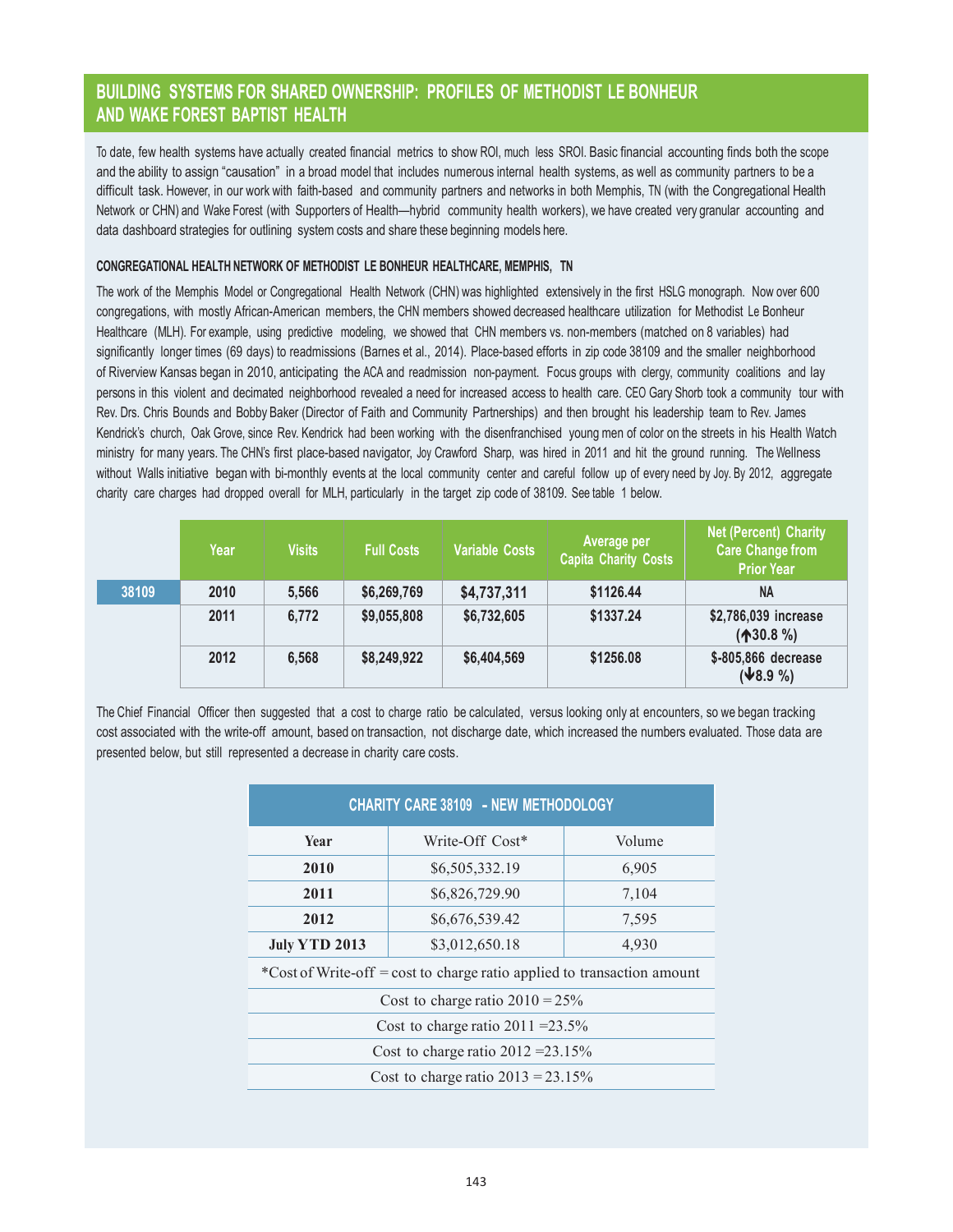#### **WAKE FOREST BAPTIST MEDICAL CENTER (WFBMC): SUPPORTERS OF HEALTH COHORT AND AGGREGATE SELF-PAY DATA**

As reported in the HSLG monograph (2013, p. 60) and related in a blog by IHI's Kathy Luther (http://www.ihi.org/communities/blogs/ layouts/ ihi/community/blog/itemview.aspx?List=7d1126ec-8f63-4a3b-9926-c44ea3036813&ID=111), in 2012, soon after starting work, VP Gary Gunderson stepped up to save the jobs of 267 environmental service workers who were under threat of outsourcing. He managed this by promising to cross-train some of these workers as community health workers, as part of the FaithHealth divisional work. The Supporters of Health model of hybrid community health workers/community care triagers was born and now WFBMC has 5 FTE Supporters, or what we term the "Fab Five." Supporters of Health efforts, along with our full FaithHealth division, Transitional Care staff, Patient Financial Services and more, are responsible for the aggregate and cohort data seen below.

|                                       | <b>6 MONTHS PRIOR TO ENROLLMENT</b> | <b>6 MONTHS AFTER ENROLLMENT</b>       |  |
|---------------------------------------|-------------------------------------|----------------------------------------|--|
| <b>Total Encounters</b>               | 875                                 | 877                                    |  |
| Patients                              | 132                                 | 130                                    |  |
| Average Encounters Per Patient        | 6.6                                 | 6.7                                    |  |
| Average Cost Per Encounter            | \$2,208                             | $$1,846 (16\% \text{V})$               |  |
| Average Cost Per Patient              | \$14,634                            | $$12,451 (15\% \n\blacktriangleright)$ |  |
| Charges                               | \$5,514,374                         | $$4,624,047$ (16% $\blacklozenge$ )    |  |
| Charges Per Inpatient Encounter       | \$19,293                            | $$18,794 (3\% \text{V})$               |  |
| Charges Per Outpatient Encoun-<br>ter | \$1,927                             | $$1,741 (10\% \text{V})$               |  |

**Supporters of Health Cohort: Financial Data: Six Months Prior and After Enrollment**

Early Supporters of Health cohort data have been very promising. See above financial data from the first six months of work of the Supporters (1.2 FTEs, as the program was started) with 132 patients. The average cost per patient decreased by 16% from pre- and post-enrollment and there was a significant move toward ambulatory vs. inpatient treatment.

One of Gary's promises to the WFBMC Board when he started employment at Wake Forest in 2012 was that FaithHealth efforts would show a decrease in charity care costs overall and in five target zip codes by Year Three efforts. In order to show that FaithHealth was impacting charity care, a very granular aggregate self-pay data dashboard was developed in conjunction with Financial Services staff. Inpatient and outpatient ratios were calculated, along with direct variable costs per encounter, which we believe are key parts of costs to the health system that can be decreased (versus indirects).

Gary's predictions for WFBMC have been realized since 2012. In aggregate, overall total self-pay costs to the system have dropped by 4% from FY12 to FY15, resulting in decreased costs to the system of \$2,508,460.

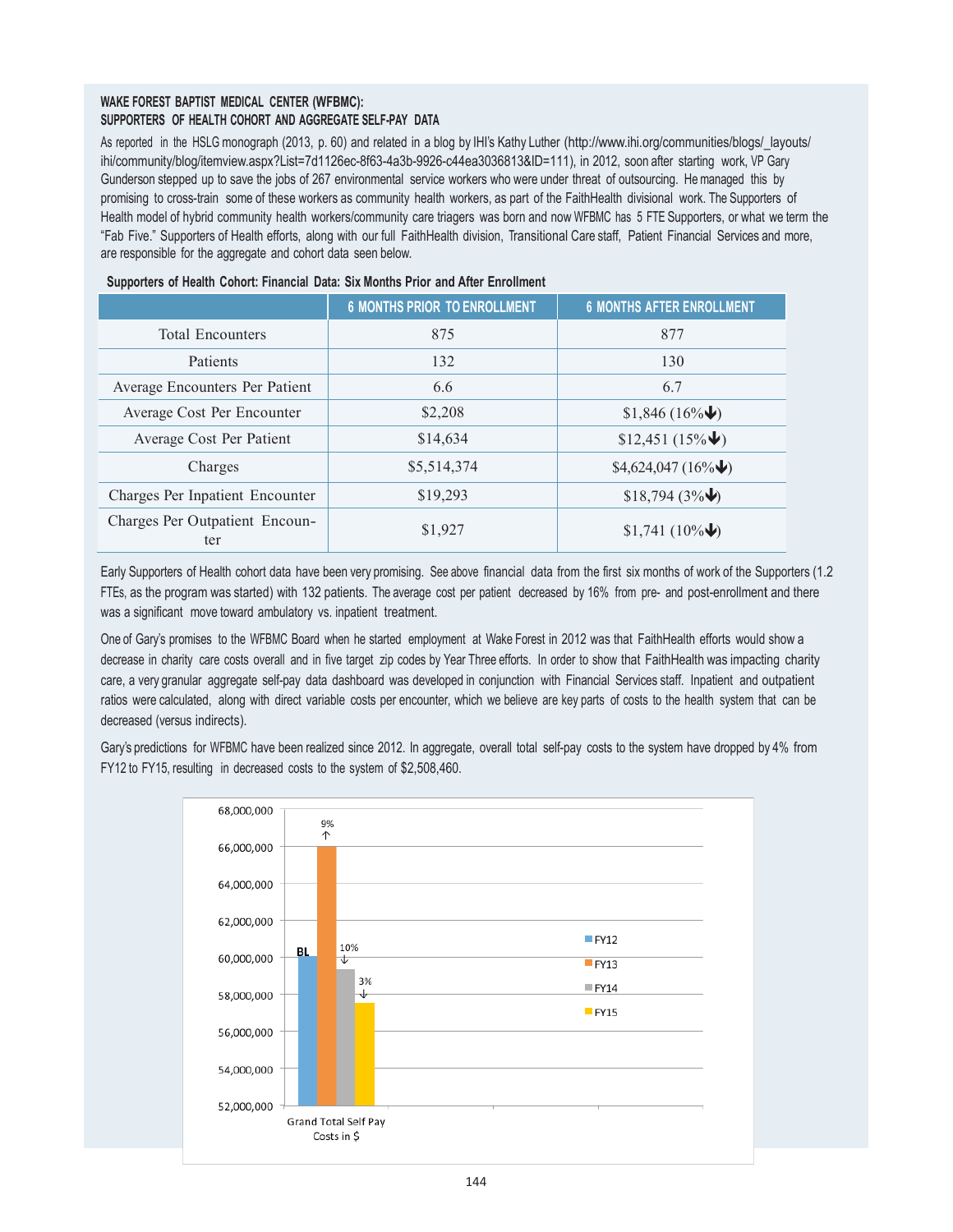Additionally, charity care costs in our 5 target under-served zip codes have decreased by \$1,040,459, with a decrease in direct variable **cost per encounter from \$202 to \$200.**

| <b>FISCAL YEAR</b> | <b>UNIQUE</b><br><b>PATIENTS (N)</b> | TOTAL COST (\$)* | <b>TOTAL COST PER</b><br><b>ENCOUNTER (\$)</b> | <b>DIRECT VARIABLE</b><br><b>COST PER</b><br><b>ENCOUNTER (\$)</b> | <b>MEDIAN</b><br>INCOME (\$) |
|--------------------|--------------------------------------|------------------|------------------------------------------------|--------------------------------------------------------------------|------------------------------|
| FY12               | 11,661                               | 18,552,721       | 490                                            | 202                                                                | 36,386                       |
| FY13               | 13,500                               | 19,899,214       | 488                                            | 200                                                                | 36,011                       |
| <b>FY14</b>        | 12,316                               | 18,622,795       | 483                                            | 201                                                                | 35,636                       |
| <b>FY15</b>        | 12,218                               | 17,512,262       | 489                                            | 200                                                                | 35,636                       |

#### **REFERENCES**

Alliance for Advancing Nonprofit Healthcare, "Basic Facts & Figures: Nonprofit Community Hospitals," The Allianc[e,](http://www.nonprofithealthcare.org/resources/BasicFacts-NonprofitHospitals.pdf) [http://www.nonprofithealthcare.org/resources/BasicFacts-NonprofitHospitals.pdf.](http://www.nonprofithealthcare.org/resources/BasicFacts-NonprofitHospitals.pdf)

Badawy, M. (2012). "California City Seeks to Cut Asthma Rate Via Bond Issue." Reuters, October 19, 2012.

- Baicker, K., Cutler, D., & Song, Z. (2010). "Workplace Wellness Programs Can Generate Savings." *Health Affairs* 29, no. 2 (2010): 304-11, February.
- Barnes P.B., Cutts T.F., Dickinson S.B., Hao G., Bowman S. & Gunderson G. (2014). "Methods for Managing and Analyzing Electronic Medical Records: A Formative Examination of a Hospital-Congregation Based Intervention." *Population Health Management*, October 17(5): 279- 286.
- Barnett, K. (2012). Meeting with David Erickson and Ian Galloway, Federal Reserve Bank of San Francisco, September.
- Biles, R. (2000). "Public Housing and the Postwar Urban Renaissance, 1949-1973." In From *Tenements to the Taylor Homes: In Search of an Urban Housing Policy in Twentieth Century America*, Ed. John F. Bauman, Roger Biles, and Kristin S. Szylvian (University Park: Pennsylvania State University Press).
- Bradley, E.H. & Taylor, L.A. (2013). "The American Health Care Paradox: Why Spending More is Getting Us Less." New York, New York: Public Affairs.
- Bradley, E. H., Elkins, B. R., Herrin, J. & Elbel, B. (2011). Health and Social Services Expenditures: Associations with Health Outcomes. *BMJ Qual Saf*, 20, 826-831.
- Braveman P.A., Cubbin C., Egerter S, Williams, D.R., and Pamuk E. (2010). "Socioeconomic disparitiesin health in the U.S.: What the patternstell us." *Am. J. Public Health*,100 (Suppl. 1), S186-96.
- Carroll A.B. (1999). "Corporate social responsibility: evolution of a definitional construction." *Bus Soc.*, 38:268-295.
- Chevas, D. (2013). "Buy Local: Celebrate Local Business-All Year Long." *Tucson Sentinel*, June 24.
- CMS. (2014). National Health Expenditure Data. Available [at http://www.cms.gov/Research](http://www.cms.gov/Research) -Statistics-Data-and-Systems/Statistics-Trendsand-Reports/NationahealthExpendData/NationalhealthAccountsHistorial.html.
- CMS. (2014). National Health Expenditure Data. Available [at http://www.cms.gov/Research](http://www.cms.gov/Research) -Statistics-Data-and-Systems/Statistics-Trendsand-Reports/NationahealthExpendData/NationalhealthAccountsHistorial.html.)(Employee Benefit Research Institute. BBRI Databook on Employee Benefits. Updated July 2014. [http://www.ebri.org/pdf/publications/books/databook/db.chapter%2002.pdf.](http://www.ebri.org/pdf/publications/books/databook/db.chapter%2002.pdf)
- CMS. (2014). htt[ps://w](http://www.cms.gov/research-statistics-data-and-systems/statistics-trends-and-reports/nationalhealthexpenddata/)w[w.cms.gov/research-statistics-data-and-systems/statistics-trends-and-reports/nationalhealthexpenddata/](http://www.cms.gov/research-statistics-data-and-systems/statistics-trends-and-reports/nationalhealthexpenddata/) downloads/highlights.pdf.
- Cunningham, P., Garfield, R. & Rudowitz, R. (2015). "How are Hospitals Faring under the Affordable Care Act? Early Experiences from Ascension Health." Kaiser Commission in Medicaid and the Uninsured, April.
- Daneman, M. (2015). "NY Settles with Five Star Over Mortgages." *Democrat and Chronicle* (Rochester), January 15.
- Davis K., Stremikis K., Shoen C., and Squires D. (2014). "Mirror, Mirror, on the Wall 2014 Update: How the U.S. Health Care System Compares Internationally." The Commonwealth Fund, June. Available [at http://www.commonwealthfund.org/publications/fund](http://www.commonwealthfund.org/publications/fund-)reports/2014/jun/mirror-mirror)
- DHHS. (2015). Center for Medicare & Medicaid Services, CMCS Informational Bulletin, Coverage of Housing-Related Activities and Services for Individuals with Disabilities. June 26, Vikki Wachino.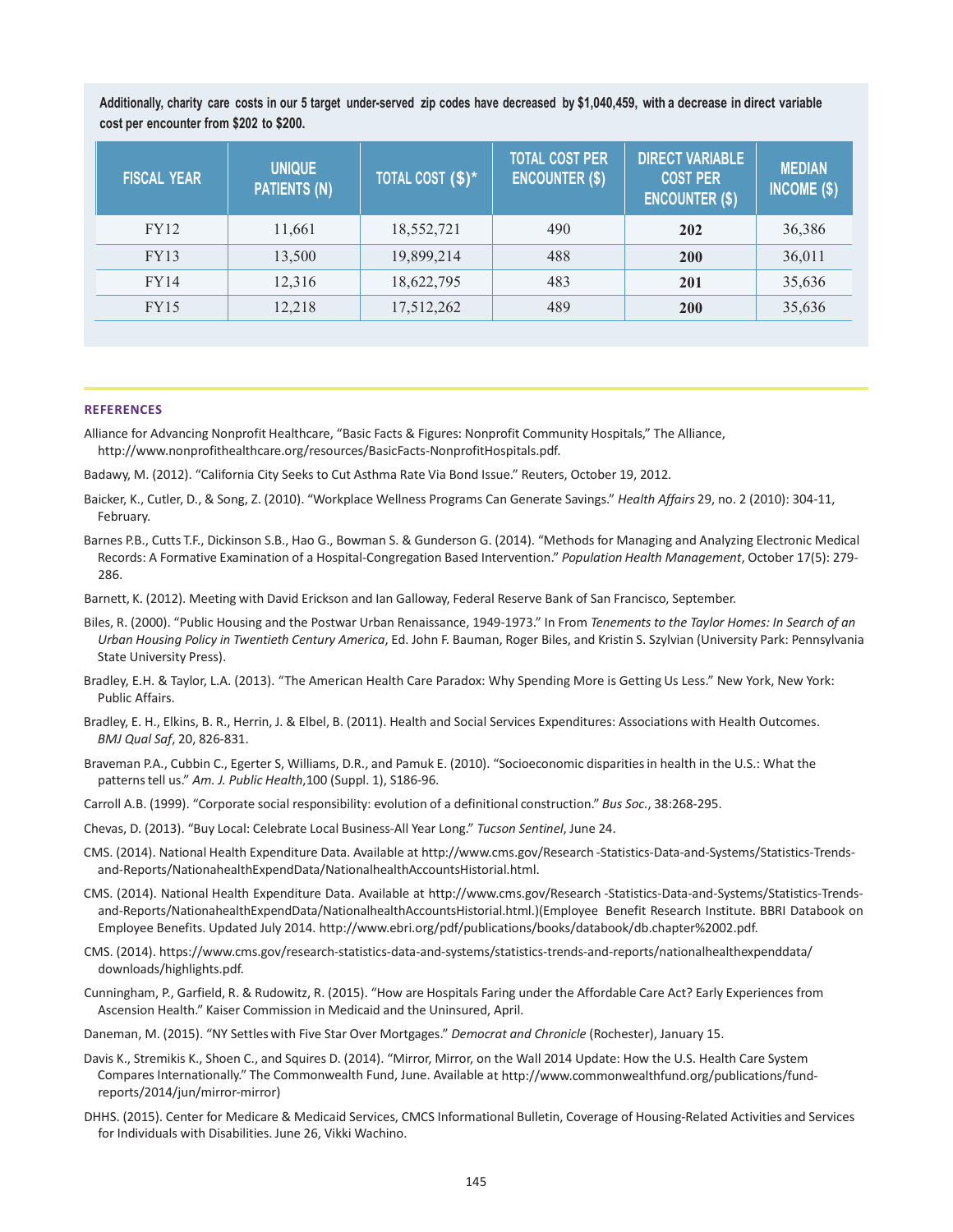Dickson, V. (2015). "CMS admits bad dual-eligible math." *Modern Healthcare*, November 9.

Evans, M. (2015). "Providers Struggle on CMS Measures." *Modern Healthcare*, December 14.

Evans, M. (2015). "Medicaid Losses Lead the Pack." *Modern Healthcare*, November 2.

Federal Housing Act of 1949, Title V of P.L. 81-171.

Federal Highway Act of 1956, Public Law 84-627.

Finkelstein E.A., Fiebelkorn L.C., & Wang G. (2005). "The costs of obesity among full time employees." *Am J Health Promotion*, 20(1), 45-51.

Friedman, M. (1962). *Capitalism and Freedom*. USA: University of Chicago Press.

Friedman, M. (1970). "The Social Responsibility of Business is to Increase Its Profits," *New York Times Magazine*. September 13 issue.

Furie, G., & Desai, M. (2012). "Active Transportation and Cardiovascular Disease Risk Factors in U.S. Adults." *American Journal of Preventive Medicine*, 43: 621-28.

Greater New Orleans Foundation. (2014). "New Orleans Works (NOW)." Greater New Orleans Foundation, May.

- *The Lancet*. (2015). "Global, regional, and national age–sex specific all-cause and cause-specific mortality for 240 causes of death, 1990– 2013: a systematic analysis for the Global Burden of Disease Study 2013." Volume 385, Issue 9963, 117-171.
- Health System Learning Group. (2013). Health System Learning Group (HSLG) Monograph, Prepared from shared learning for use at Strategic *Investment in Shared Outcomes: Transformative Partnerships between Health Systems and Communities*, April 4, Washington, DC.
- Heron, M. (2013). "Deaths: Leading causes for 2010." National Vital Statistics Report 2013:62(8). Available at <http://www.cdc.gov/nchs/> data/nvsr62/nvsr62\_06 pdf.
- Institute of Education Sciences. (2013). "Digest of Education Statistics." U.S. Department of Education, , https://nces.ed.gov/programs/ digest/2014menu tables.asp.Centers for Medicare and Medicaid Services, National Health Expenditures 2013 Highlights," CMS, 2014, htt[ps://w](http://www.cms.gov/research-statistics-data-and-systems/statistics-trends-and-reports/nationalhealthexpenddata/downloads/)w[w.cms.gov/research-statistics-data-and-systems/statistics-trends-and-reports/nationalhealthexpenddata/downloads/](http://www.cms.gov/research-statistics-data-and-systems/statistics-trends-and-reports/nationalhealthexpenddata/downloads/) highlights.pdf.
- Kaiser Family Foundation and Health Research and Educational Trust. (2013). "Employer Health Benefits. 2013 Annual Survey." Available a[t](http://kaiserfamilyfoundation.files.wordpress.com/2013/08/8465-employer-health-benefits-20131.pdf) <http://kaiserfamilyfoundation.files.wordpress.com/2013/08/8465-employer-health-benefits-20131.pdf>
- Kaiser Family Foundation and Health Research and Charitable Trust. (2015) "Key Facts about the Uninsured Population. Available a[t](http://kff.org/uninsured/fact-sheet/key-facts-about-the-uninsured-population/) <http://kff.org/uninsured/fact-sheet/key-facts-about-the-uninsured-population/>
- Kania, J, & Kramer, M. (2011). "Collective Impact." *Stanford Social Innovation Review*, Winte[r.](http://ssir.org/articles/entry/collective_impact) [http://ssir.org/articles/entry/collective\\_impact.](http://ssir.org/articles/entry/collective_impact)
- Kelly, M., & McKinley, S. (2015). "Cities Building Community Wealth," Democracy Collaborative, November.
- Kutscher, B. (2015). "Taking a broader view of health." *Modern Healthcare*, November 23, pp. 14—18.
- Leinberger, C., & Alfonso, M. (2012). "Walk this Way: The Economic Promise of Walkable Neighborhoods in Metropolitan Washington, DC." Washington DC: Brookings Institution, Metropolitan Policy Program, May 9-12.
- Levin, H.M., Belfield, C., Muennig P. & Rouse C. (2007). "The public returns to public educational investments in African American males." Econ Educ. Rev. 26(6): 699-708.
- Lipson, D.J., Valenzano, C.S. & Williams, S.R. (2011 )."What Determines Success in State MFP Transition Programs?" National Evaluation of the Money Follows the Person (MFP) Demonstration Grant Program, Report from the Field, No. 8, Washington, DC: Mathematica Policy Research, October.
- Litman, T. (2010). Evaluating Public Health Transportation Benefits." Victoria BC: Victoria Transport Policy Institute, June, 8-9.

Lundquist, D. (2014). "Utah's Medicaid Reform has been a Quiet Success." *The Desert News*, April 14.

- Lyons, B. (2015). "The ACA Coverage Expansions: Where are We, and What's Ahead?" Boardroom Press, The Governance Institute, December.
- Morrissey, J. (2015). "The Cost of Value-Based Care," *Trustee*, September.
- Nelson, K., Rafalski, E. Bailey, S. & Marinescu, R. (2015). Managing Rising-Risk Patients in a Value-Based World. 2015 Congress on Healthcare Leadership.
- Norris, T., & Howard, T. (2015). "Can Hospitals Heal America's Communities? All in for Mission is the Emerging Model for Impact," Democracy Collaborative.
- Office of the Attorney General. (2014). "In School + On Track, 2014," AG's 2014 report on California's Elementary School Truancy and Absenteeism Crisis.
- Oziransky, V., Yach, D., Tsu-Yu, T., Luterek, A., & Stevens, D. (2015). "Beyond the Four Walls: Why Community is Critical to Workforce Health." The Vitality Institute, commissioned by the Robert Wood Johnson Foundation, July.